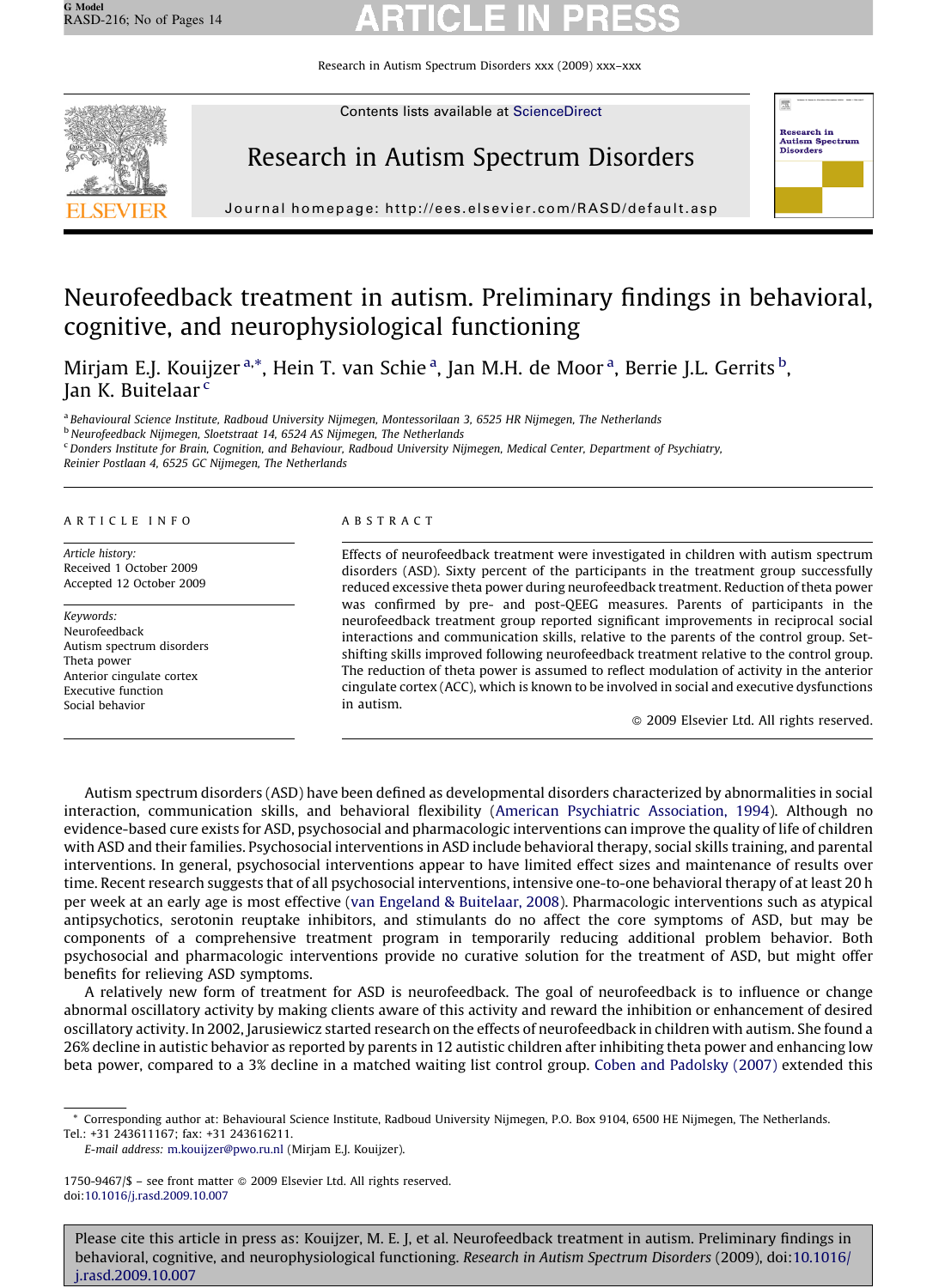research by comparing the outcomes of neurofeedback training in a treatment ( $n = 37$ ) and control group ( $n = 12$ ) on neuropsychological tests, behavior ratings, and neurophysiological measures. They showed improvement on all outcome measures for the treatment group but not for the control group. In our own study [\(Kouijzer, de Moor, Gerrits, Congedo, & van](#page-12-0) [Schie, 2009\)](#page-12-0) we evaluated neurofeedback treatment in seven children with ASD compared to a waiting list control group  $(n=7)$  and found positive effects of inhibiting theta power and enhancing low beta power on behavioral, cognitive, and neurophysiological outcome measures. These results were maintained after one year, as was found in a follow-up study [\(Kouijzer, de Moor, Gerrits, Buitelaar, & van Schie, 2009\)](#page-12-0). Compared to common psychosocial and pharmacological interventions, neurofeedback may be at an advantage with respect to shortened treatment duration, the absence of side effects, and long-term maintenance of treatment results. These advantages suggest that neurofeedback may be a promising tool for the treatment of children with ASD.

To further establish neurofeedback as an efficacious and specific treatment for ASD, the current study implemented several methodological improvements (cf. [Heinrich, Gevensleben, & Strehl, 2007; Kouijzer, de Moor, Gerrits, Congedo, et al.,](#page-12-0) [2009; LaVaque et al., 2002](#page-12-0)). First, our previous study reported positive results for children with pervasive developmental disorders – not otherwise specified (PDD-NOS), a relatively mild form of ASD. However, neurofeedback might also benefit children with more severe subtypes of ASD. The present study investigated neurofeedback treatment in children from the full autistic spectrum. Second, in contrast to the fixed treatment protocol that was used in our first study ([Kouijzer, de Moor,](#page-12-0) [Gerrits, Congedo, et al., 2009\)](#page-12-0), i.e. reduction of 4–7 Hz power and increase of 12–15 Hz power at location C4, frequency bands and electrode placement for treatment in this study were adjusted to the individual quantitative electroencephalogram (QEEG) of each participant, which is referred to as individualized or QEEG-guided neurofeedback ([Coben & Padolsky, 2007;](#page-12-0) [Heinrich et al., 2007; Walker & Kozlowski, 2005\)](#page-12-0). Third, our first study found consistent changes in theta and low beta power over subsequent neurofeedback sessions, but no transfer of these changes in theta and low beta power to QEEG as measured during rest. In the present study, we extended analysis at the neurophysiological level by investigating transfer effects of neurofeedback on QEEG data during a variety of rest and task conditions. Fourth, evaluation of the procedure of the previous study revealed that the investment of time and energy of parents and children to visit the neurofeedback practice twice a week was extensive. In the present study, feasibility of neurofeedback treatment was increased by implementing neurofeedback treatment in the school programs of the participants. Finally, effects on behavior in our previous study were evaluated only by parents. However, behavior of children with ASD often is expressed differently across different contexts and improvement in behavior might vary across contexts as well. This study assessed behavioral effects of neurofeedback both at home and at school by enclosing parent and teacher questionnaires.

This paper describes and discusses the results of individualized neurofeedback in ASD by comparing treatment and control groups before and after treatment. Participants were randomly divided into treatment and control group. Six months after treatment ended there was a follow-up for both treatment and control group. The present study has three aims. First, the effects of neurofeedback treatment on social behavior were investigated. We evaluated social interactions, communication skills, and stereotyped and repetitive behavior in the neurofeedback treatment and control group with behavior questionnaires filled out by parents and teachers. Second, the effects of neurofeedback treatment on executive functioning, i.e. attentional control, cognitive flexibility, goal setting, and speed and efficiency, were investigated using a range of neuropsychological tasks. Finally, the effects of neurofeedback treatment on brain activity were examined by investigating session data that were gathered during neurofeedback treatment and pre- and post-measures of QEEG.

# 1. Method

# 1.1. Participants

A total of 400 school files of two special education schools were screened to select participants for the present study. Inclusion criteria were an age between 8 and 12 years, an IQ-score of 80 and above, and the presence of autistic disorder, Asperger disorder or PDD-NOS according to the DSM-IV criteria as clinically diagnosed by a certified child psychiatrist or health care psychologist. Excluded were children using medication, children with a history of severe brain injury, and children with co-morbidity such as ADHD and epilepsy. Twenty children (17 males; 3 females) with a mean age of 9.3 years and a diagnosis of ASD were selected. Diagnoses were confirmed by an independent child psychiatrist who studied the files of the selected participants. Parents of all selected children signed informed consent. The protocol of the study was approved by the local medical ethics committee. Participants were randomly appointed to the neurofeedback treatment and the control group, although this resulted in uneven balanced diagnoses over groups. However, Social Communication Questionnaire (SCQ) data filled out by parents indicated that there were no initial differences in social interaction, communication, and limited and stereotyped behavior,  $F(1,18) = 1.517$ ,  $p = .251$ ,  $\eta = .302$ , between groups. An overview of the demographic characteristics of the treatment and the control group is given in [Table 1.](#page-2-0)

# 1.2. Neurofeedback training

Neurofeedback shows the participant's real time oscillatory brain activity on a computer screen and uses the principles of operant conditioning to influence or change this activity. During typical neurofeedback training, an electrode located at the scalp of the participant measures electroencephalographic (EEG) activity. This signal is amplified and filtered and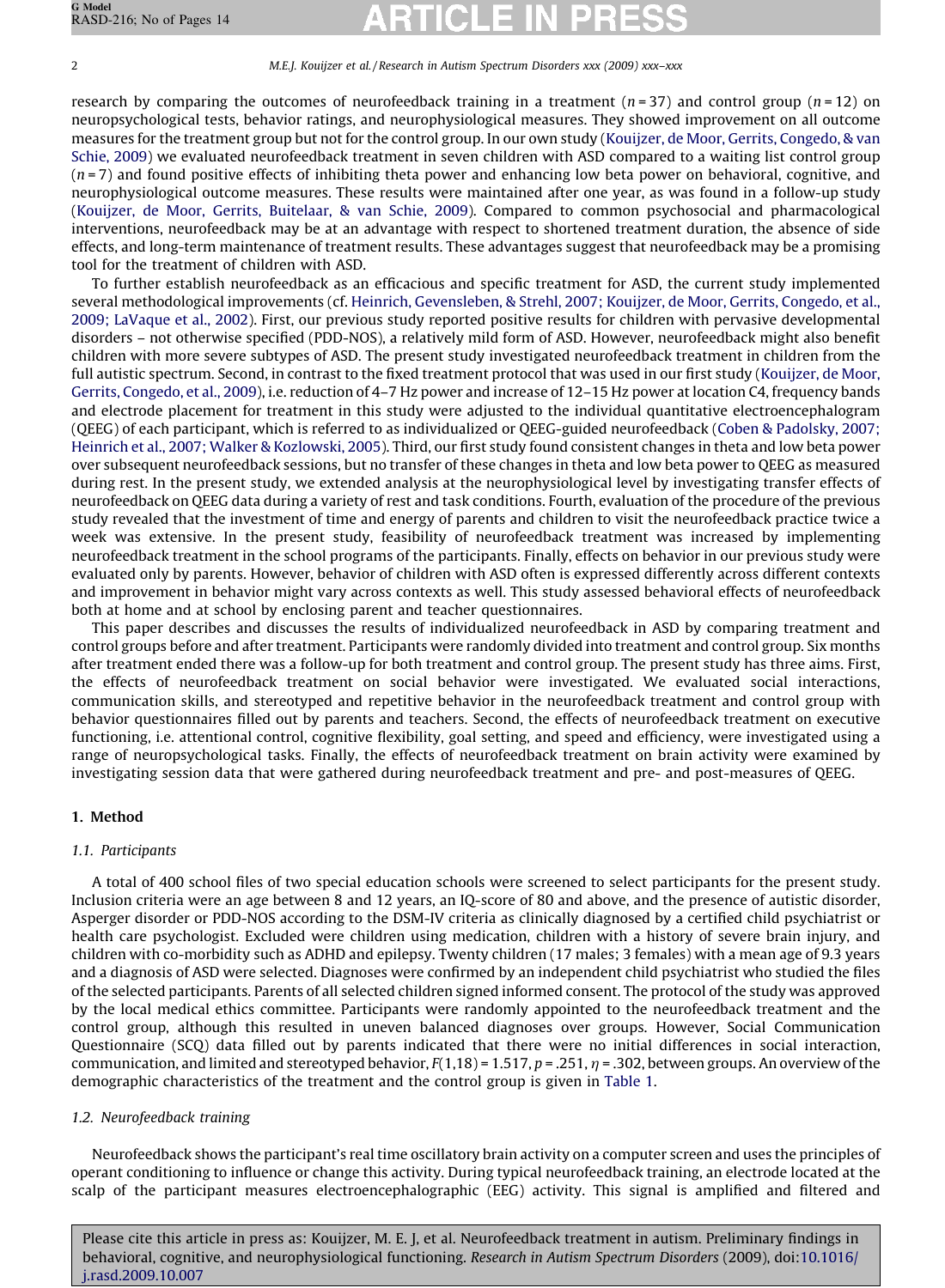### <span id="page-2-0"></span>Table 1

Demographic characteristics of treatment and control group.

|                                     | Treatment group $(n = 10)$ | Control group $(n = 10)$ |      |
|-------------------------------------|----------------------------|--------------------------|------|
| Gender (male/female)                | 9/1                        | 8/2                      |      |
| Mean age in years                   | 9.43(1.44)                 | 9.14(1.34)               | .646 |
| Diagnosis (Autism/Asperger/PDD-NOS) | 6/0/4                      | 2/4/4                    |      |
| SCO total score                     | 14.20 (6.56)               | 16.67 (3.97)             | .251 |

Note: Standard deviations are in parentheses.

subsequently visualized on a computer screen via a bar graph, reflecting the amplitude of the particular frequency that is used for training. That is, the larger the amplitudes of the selected brain frequencies are, the higher the bar graph on the computer screen will be. While observing the amplitude of their own brain waves, the participant is instructed to ''try to move down (or up) the brain activity using the feedback to guide you''. A criterion line is shown together with the bar graph reflecting a concrete goal during training, e.g. participants try to keep the bar graph beneath the criterion line. Visual and audio rewards fitting the participant's individual age and interest are provided when the participant meets the criteria set by the criterion line. At first, changes in brain activity are short and mainly accidently, but after more training changes become more enduring and controlled.

The procedure within each of the 40 neurofeedback sessions comprised seven 3-min intervals of active neurofeedback training separated by 1-min rest intervals. During active training intervals, participants watched the computer screen while being motivated by the therapist to actively work on changes in the bar graph, i.e. their brain activity. Within each active training interval, criterion line placement was adapted to the participant's ability to be rewarded 50–80% of the time. Fig. 1 illustrates the neurofeedback setting that was used in this study.

The neurofeedback treatment protocol of each participant aimed at decreasing excessive theta power at central and frontal brain areas. Frequency band and electrode placement on the scalp varied across participants and were based on the comparison between the participant's individual QEEG and the Neuroguide database ([Thatcher, Walker, Biver, North, &](#page-13-0) [Curtin, 2003\)](#page-13-0) that provides reliable descriptors of normative brain electrical activity and z-scores indicating deviances from normality per Hertz and per scalp location ([John, Prichep, Fridman, & Easton, 1988\)](#page-12-0). More information about the QEEG measures can be found under Neurophysiological measures in the Method section. Treatment protocols included Cz  $(n = 5)$ , Fz  $(n=2)$ , and F4  $(n=3)$  as the main scalp locations that were used for neurofeedback training. The theta frequency bands that were used ranged from 3 to 7 Hz ( $n = 3$ ), 3 to 8 Hz ( $n = 2$ ), 3 tp 6 Hz ( $n = 1$ ), 4 to 7 Hz ( $n = 1$ ), 4 to 8 Hz ( $n = 1$ ), 5 to 7 Hz ( $n = 1$ ), and 5 to 8 Hz  $(n = 1)$ . All treatment protocols were evaluated at several times during treatment to accommodate participants' reactions to the treatment such as tiredness and agitation.

# 1.3. Social behavior

Three questionnaires evaluating social interactions, communication skills, and stereotyped and repetitive behavior were filled out by parents and teachers, i.e. the Social Communication Questionnaire (SCQ), the Social Responsiveness Scale (SRS), and the Children's Communication Checklist (CCC-2).



Fig. 1. Illustration of the neurofeedback setting showing a boy with electrodes at his scalp and mastoids watching the screen and trying to regulate his brain activity using the feedback to guide him.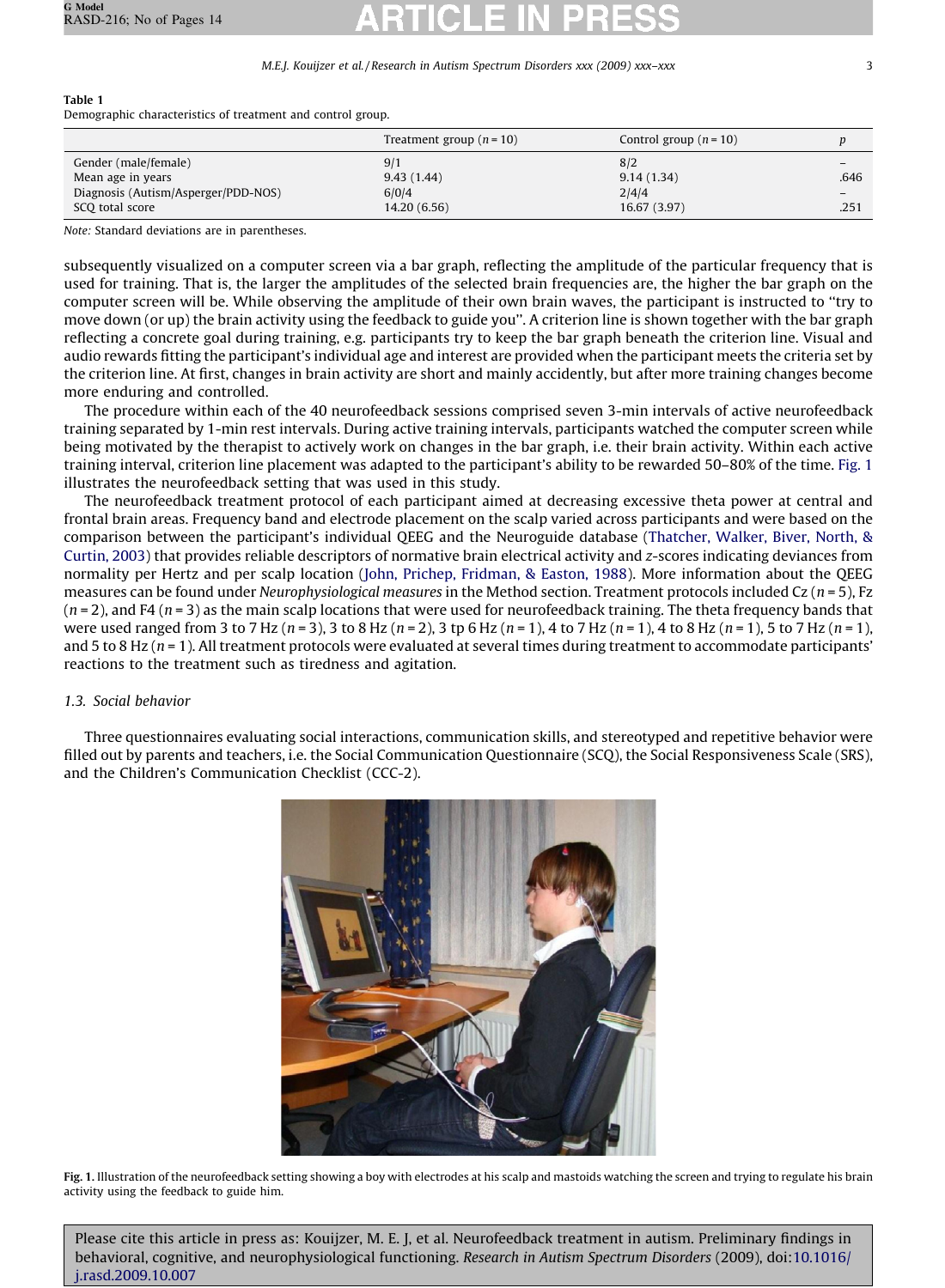# 1.3.1. SCQ

The version 'Current situation' of the SCQ ([Rutter, Bailey, & Lord, 2003](#page-12-0); translated by [Warreyn, Raymaekers, & Roeyers,](#page-13-0) [2004](#page-13-0)) generates a total score and sub-scores for social interaction, communication, and limited and stereotyped behavior based on behavior of the last three months. An example of a question is 'Does he ever use your hand as a tool as it was part of his or her own body?' and response categories are 'yes' and 'no'. This questionnaire is based on items of the Autistic Diagnostic Interview – Revised (ADI-R). The primary dependent measure for social behavior was the SCQ Total scale calculated by the sum of the three SCQ subscales.

### 1.3.2. SRS

The SRS [\(Constantino, 2002](#page-12-0); translated by [Roeyers, Thys, & Schittekatte, 2009\)](#page-12-0) investigates whether 65 examples of behavior are 'not true', 'sometimes true', 'often true' or 'always true' during the last six months. An example of an item is 'His or her facial expressions correspond with his or her verbal expressions'. A total score and sub-scores for Awareness, Cognition, Communication, Motivation, and Autistic mannerisms are calculated.

### 1.3.3. CCC-2

The CCC-2 ([Bishop, 2003](#page-12-0); translated by [Geurts, 2007](#page-12-0)) assesses improvement in children's language structure, pragmatics, and social interaction. Language structure includes the subscales speech production, syntax, semantics, and coherence. Pragmatics consists of the subscales inappropriate initiation, stereotyped conversation, use of context, and non-verbal communication. Social interaction includes the subscales social relations and interests. An example of an item is 'Does not look at the person to whom he or she is talking' and response categories for each question are 'never or less than once a week', 'at least once a week, but not every day', 'once or twice a day', and 'more than twice a day or always'. An age-related standard score was calculated for each subscale, for pragmatics, and for the total score comprising language structure and social interaction.

### 1.4. Executive functions

According to [Anderson \(2002\),](#page-12-0) executive functions are typically divided into separate sub-domains, i.e. attentional control, cognitive flexibility, goal setting, and speed and efficiency. Each domain is represented by one or more executive function tasks. Selection of the tasks in this study was based on outcomes of our previous study ([Kouijzer, de Moor, Gerrits,](#page-12-0) [Congedo, et al., 2009\)](#page-12-0).

# 1.4.1. Attentional control

Attentional control encompasses selective attention and response inhibition. Selective attention was measured by the Test of Sustained Selective Attention (TOSSA; Ková[cs, 2005b\)](#page-12-0). In the TOSSA, participants have to respond to sets of 3 beeps while ignoring sets of 2 or 4 beeps. Beeps are presented during 8 min at variable speed. The test score reflects the percentage of correct answers, calculated by dividing the number of hits by the total amount of items, times 100. Response inhibition is divided in a verbal and a motor variant. Verbal response inhibition was assessed by the Stroop test ([Stroop, 1935\)](#page-13-0). In this test, participants have to read aloud as soon as possible (A) 100 words (green, red, yellow, and blue), (B) the color of 100 colored rectangles, and (C) the color of the ink of 100 written incongruent color names. The goal in part C is to pronounce the name of the color of the ink, while ignoring reading the word. The score on this test is the interferential time (time C minus time B) and represents the primary dependent measure of executive functioning in the present study. Motor response inhibition was assessed with the response inhibition score (RIS; range 0–100) of the TOSSA, based on the number of commission errors.

# 1.4.2. Cognitive flexibility

Cognitive flexibility covers set-shifting and concept generation. Set-shifting was examined by the Trail Making Test (TMT; [Reitan, 1956](#page-12-0)). Participants have to (A) connect 26 numbers, (B) connect 26 characters, and (C) switch between the numerical mode and the alphabetic mode by connecting 26 numbers and characters in the 1-A-2-B-3-C – order. A score on the TMT is calculated by subtracting the time needed to finish part C and the time needed to finish part B in seconds. Concept generation was examined by the Milwaukee Card Sorting Test (MCST; Kovács, 2005a), a computerized version of the Wisconsin Card Sorting Test. The participant has to generate and apply a non-spoken rule for sorting cards ( $n = 60$ ), based on feedback (e.g. 'good' or 'fault'). These card sorting principles can be either color, shape or number and change after every 10 correct answers. An indicator for cognitive flexibility is the percentage (0–100%) of cases in which a participant gives the right answer.

### 1.4.3. Goal setting

Goal setting was assessed by the Tower of London (TOL; Ková[cs, 2005c](#page-12-0)). Participants have to copy a construction of blocks and bars by moving three prearranged different colored blocks along three bars of different lengths. The score on the TOL is a percentage calculated by dividing the participants' score by the maximum score, times 100.

# 1.4.4. Speed and efficiency

Speed and efficiency was assessed by a computerized Stroop task that shows 90 words (red, blue or green) on a computer screen for 2 s, written with either congruent or incongruent color of ink. In case of corresponding ink color and word,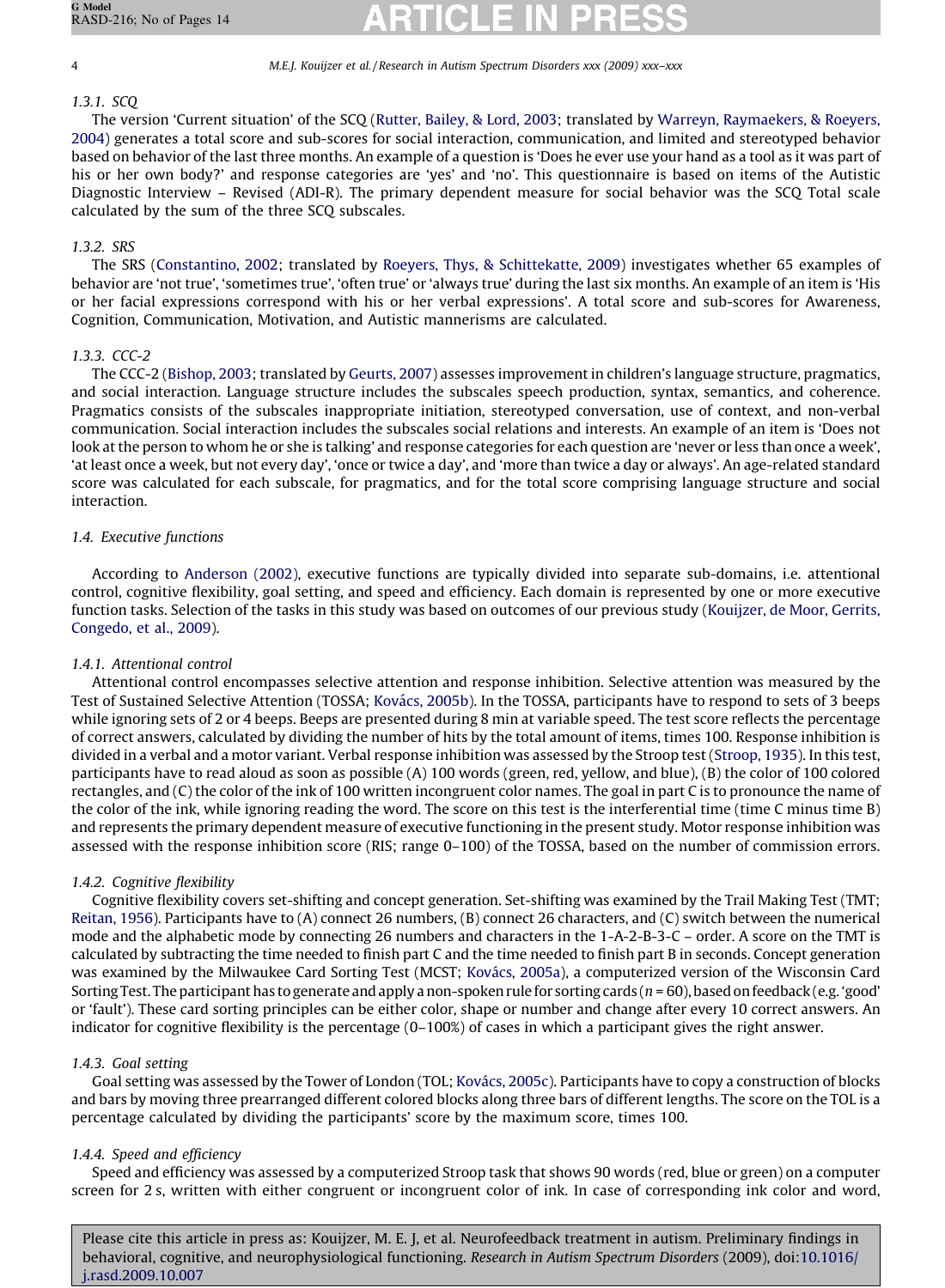participants push the left mouse button, in case of non-corresponding ink color and word, participant push the right mouse button. Reaction times in seconds for incongruent items were used for analysis.

# 1.5. Neurophysiological measures

# 1.5.1. Session data

During all neurofeedback sessions, training equipment recorded oscillatory activity at the location where the electrode was pasted. Ground and reference electrodes were attached to the mastoids. Training equipment included a portable Nexus-4 amplifier and recording system (Mindmedia, the Netherlands). Ag/AgCl disposable snap-on sensors (MedCaT, the Netherlands) were used.

# 1.5.2. QEEG

A quantitative electroencephalogram (QEEG) is an assessment tool to determine individual differences in EEG oscillations along different frequency bands. A Mitsar EEG 201 System (Mitsar Medical Diagnostic Equipment, Russia) was used for recording and digitizing EEG. Data were acquired using a stretchable electrode cap containing 19 sensors at scalp locations Fp1, Fp2, F7, F3, Fz, F4, F8, T3, C3, Cz, C4, T4, T5, P3, Pz, P4, T6, O1, and O2, according to the International 10/20 System [\(Jasper, 1958](#page-12-0)). Two ear clips were used as reference electrodes. Impedance was kept below 5 k $\Omega$ , with a maximum difference of 1 k $\Omega$  between electrodes. Data were collected for 3 min in rest and task conditions. Rest conditions involved an Eyes open and an Eyes closed condition in which participants were instructed to sit quietly and relax, either with their eyes open, or closed, for 3 min. Task conditions involved a Stroop task as described under Executive functions, Speed and efficiency and a Movement task in which participants had to open and close their fist while watching their own movement. The Stroop task was included to investigate levels of theta activation during cognitively demanding conditions, considering the possibility that effects of neurofeedback training may become apparent during the actual conditions that require modulation of these components (i.e. Stroop performance is known to modulate theta; [Hanslmayr et al., 2008](#page-12-0)). The Movement task was included because children with ASD may experience less agency over their movements resulting in difficulty in anticipating the consequences of their actions ([Schmitz, Martineau,](#page-12-0) Barthélémy, & Assaiante, 2003). Impairments in agency may be reflected in theta activation accompanying deactivation of cortical midline structures in association with agency loss ([Scheeringa et al., 2008; Spengler, von Cramon, & Brass, 2009\)](#page-12-0). QEEG data were collected during all four conditions, first before (Time1) and later after treatment (Time2).

### 1.6. Procedure

The study started with a baseline assessment (Time1) including a series of behavioral questionnaires completed by parents and teachers, a range of executive functions tasks, and QEEG recording. Participants were then randomly divided into treatment and control group. Individualized neurofeedback treatment protocols were developed for participants of the treatment group as described under Neurofeedback training. Shortly after, participants of the treatment group started neurofeedback training twice a week at their own schools and during school hours. After 40 sessions of neurofeedback (Time2) and a comparable time interval for the control group, data on social behavior, executive functions, and QEEG were re-collected. Six months after ending all neurofeedback sessions (Time3), the same measures were collected again in a follow-up. Teachers did not fill out behavioral questionnaires at Time3, because the summer holidays were in between Time2 and Time3 and pupils changed classes after the summer holidays.

# 1.7. Data analysis

# 1.7.1. Social behavior

Results of a one-sample Kolmogorov–Smirnov test showed that questionnaire data did not deviate significantly from normality. Besides, MANOVA demonstrated that treatment and control group showed no differences at any questionnaire scale at Time1,  $F(1,18) = 3.334$ ,  $p = .409$ ,  $\eta = .983$ . All outcome measures were analyzed with Time  $\times$  Group repeated measures MANOVA. Follow-up data were analyzed by Time (Time2 vs Time3)  $\times$  Group and Time (Time1 vs Time3)  $\times$  Group repeated measures MANOVAs. The comparison between Time1 and Time3 could not been done for teacher questionnaires, since the summer holidays were in between Time2 and Time3 and participants changed classes after the summer holidays.

# 1.7.2. Executive functions

Results of a one-sample Kolmogorov–Smirnov test showed that data concerning attentional control, cognitive flexibility, goal setting, and speed and efficiency did not deviate significantly from normality. Besides, MANOVA demonstrated that treatment and control group showed no differences at any test for executive functions at Time1,  $F(1,18) = .907$ ,  $p = .544$ ,  $\eta$  = .397. All outcome measures were verified by Time  $\times$  Group repeated measures MANOVAs. Follow-up data were analyzed by Time (Time2 vs Time3)  $\times$  Group and Time (Time1 vs Time3)  $\times$  Group repeated measures MANOVAs.

# 1.7.3. Session data

EEG data of all participants were recorded during 40 neurofeedback sessions at the scalp location where the electrode was placed for training. Eye blinks and other artifacts were manually removed. Data from a consecutive period of training at one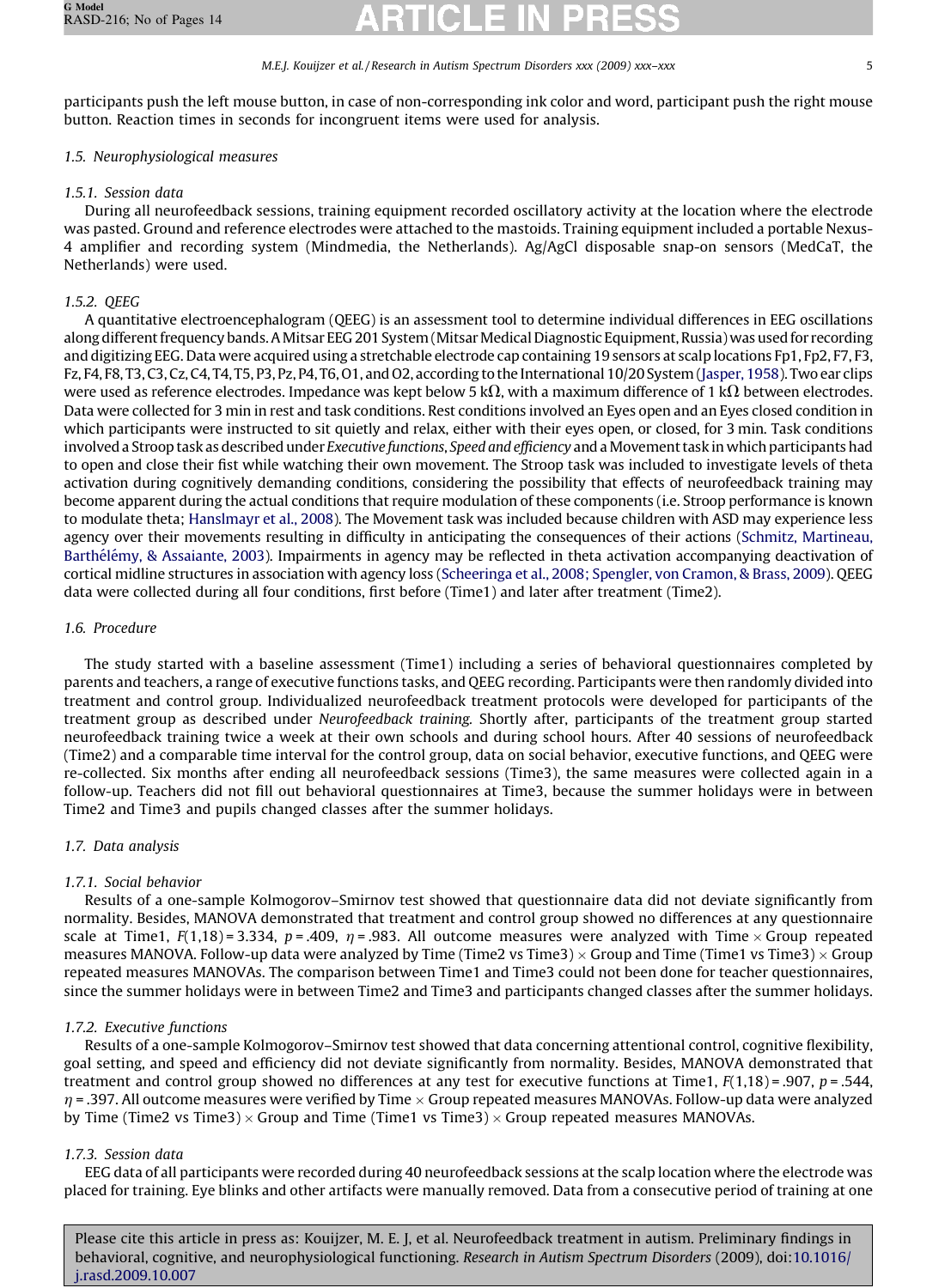scalp location and within the same frequency band were used for analysis. For each participant, Spearman's correlation coefficients were calculated for the relation between EEG power and Time, i.e. the number of completed sessions.

# 1.7.4. QEEG

Eye blinks and other artifacts were manually removed from the raw EEG data, based on a screening of electrodes Fp1 and Fp2 for eye blinks, electrodes F7 and F8 for horizontal eye movement, and the full EEG for head movement and muscular interference. The artifacted raw data of the remaining 15 electrodes (F3, Fz, F4, T3, C3, Cz, C4, T4, T5, P3, Pz, P4, T6, O1, and O2) were processed with fast Fourier transformations. Grand averages were calculated in each of four conditions (Eyes open, Eyes closed, Stroop, Movement) to determine individual location and frequency with maximum theta power. Data were analyzed in a Condition  $\times$  Time  $\times$  Group repeated measures MANOVA.

### 1.7.5. Correlation analysis between social behavior, executive functions, and neurophysiological data

Spearman's correlation coefficients between behavior, executive functions, and neurophysiological data in the treatment group were calculated using improvement scores of each level. The primary dependent measures for behavior (SCQ Total score) and executive functioning (Stroop interferential time) and theta power in QEEGs were used for calculating improvement scores by subtracting Time2 and Time1 scores. Improvement in session data was represented by the correlation coefficient between EEG power and Time.

### 2. Results

### 2.1. Social behavior

### 2.1.1. Parent informant

Three aspects of social behavior, i.e. social interactions, communication, and stereotyped and repetitive behavior, were compared before (Time1) and after treatment (Time2) for treatment and control group. Analysis of the primary dependent measure of social behavior, i.e. the SCQ Total score, with a Time (2) × Group (2) repeated measures MANOVA revealed a significant interaction effect,  $F(1,18) = 9.874$ ,  $p < .01$ ,  $\eta = .367$ . Subsequent analyses revealed a main effect of Time indicating improvement in social behavior for the treatment group,  $F(1,9) = 24.962$ ,  $p < .001$ ,  $n = .735$ , but not for the control group, F(1,9) = .497, p = .501,  $\eta$  = .058. Other questionnaires were analyzed with a Time (2)  $\times$  Group (2)  $\times$  Questionnaire (2) repeated measures MANOVA revealing a significant three-way interaction,  $F(1,18) = 6.276$ ,  $p < .05$ ,  $\eta = .270$ . Subsequent analyses revealed a main effect of Time indicating improvement in social behavior for the treatment group,  $F(1,9) = 10.628$ ,  $p < .01$ ,  $\eta$  = .541, but not for the control group,  $F(1,9)$  = .007, p = .936,  $\eta$  = .001. [Table 2](#page-6-0) shows means and standard deviations of all questionnaire's total and subscale scores of treatment and control group and corresponding p-values of univariate Time  $(2) \times$  Group  $(2)$  interactions. Lower mean scores indicate less problematic behavior.

### 2.1.2. Teacher informant

Analysis of the primary dependent measure of social behavior, i.e. the SCQ Total score, with a Time (2) $\times$ Group(2) repeated measures MANOVA revealed no significant interaction effect,  $F(1,18) = .341$ ,  $p = .566$ ,  $\eta = .019$ . The other questionnaires were analyzed with a Time (2)  $\times$  Group (2)  $\times$  Questionnaire (2) repeated measures MANOVA and revealed no significant differences between treatment and control group,  $F(1,18) = 1.181$ ,  $p = .292$ ,  $\eta = .062$ . Means, standard deviations, and corresponding p-values can be found in [Table 3](#page-7-0), with lower scores indicating less problematic behavior.

### 2.2. Executive functions

Tasks taxing attentional control, cognitive flexibility, goal setting, and speed and efficiency before (Time1) and after treatment (Time2) were compared for treatment and control group using Time  $(2) \times G$ roup  $(2)$  repeated measures MANOVAs. Means, standard deviations, and p-values of Time  $\times$  Group interactions can be found in [Table 4.](#page-7-0) Higher scores indicate improvement of executive functions, except for inhibition of verbal responses, shifting, and speed and efficiency. Analysis of the primary dependent measure of executive functioning, i.e. the Stroop interferential time, with a Time (2)  $\times$  Group (2) repeated measures MANOVA revealed no significant interaction effect, F(1,18) = 1.454, p = .243,  $\eta$  = .075. The other measures of cognitive performance were analyzed with a Time  $(2) \times G$ roup  $(2) \times E$ xecutive function (6) repeated measures MANOVA revealing a significant three-way interaction,  $F(1,18) = 3.735$ ,  $p < .05$ ,  $\eta = .633$ . Further analysis revealed a significant Time  $\times$  Group interaction for set-shifting, F(1,18) = 4.652, p  $<$  .05,  $\eta$  = .205. Subsequent analysis revealed a main effect of Time for the treatment group indicating significant improvement,  $F(1,18) = 3.555$ ,  $p < .05$ ,  $\eta = .221$ , but not for the control group,  $F(1,18) = .427$ ,  $p = .530$ ,  $n = .045$ . No significant effects were found for other domains of executive functioning,  $ps > .05$ .

### 2.3. Session data

Reduction of theta power at central and frontal locations comprised the main part of treatment for all participants. Correlations between Time and theta power were calculated for all participants of the treatment group. Spearman's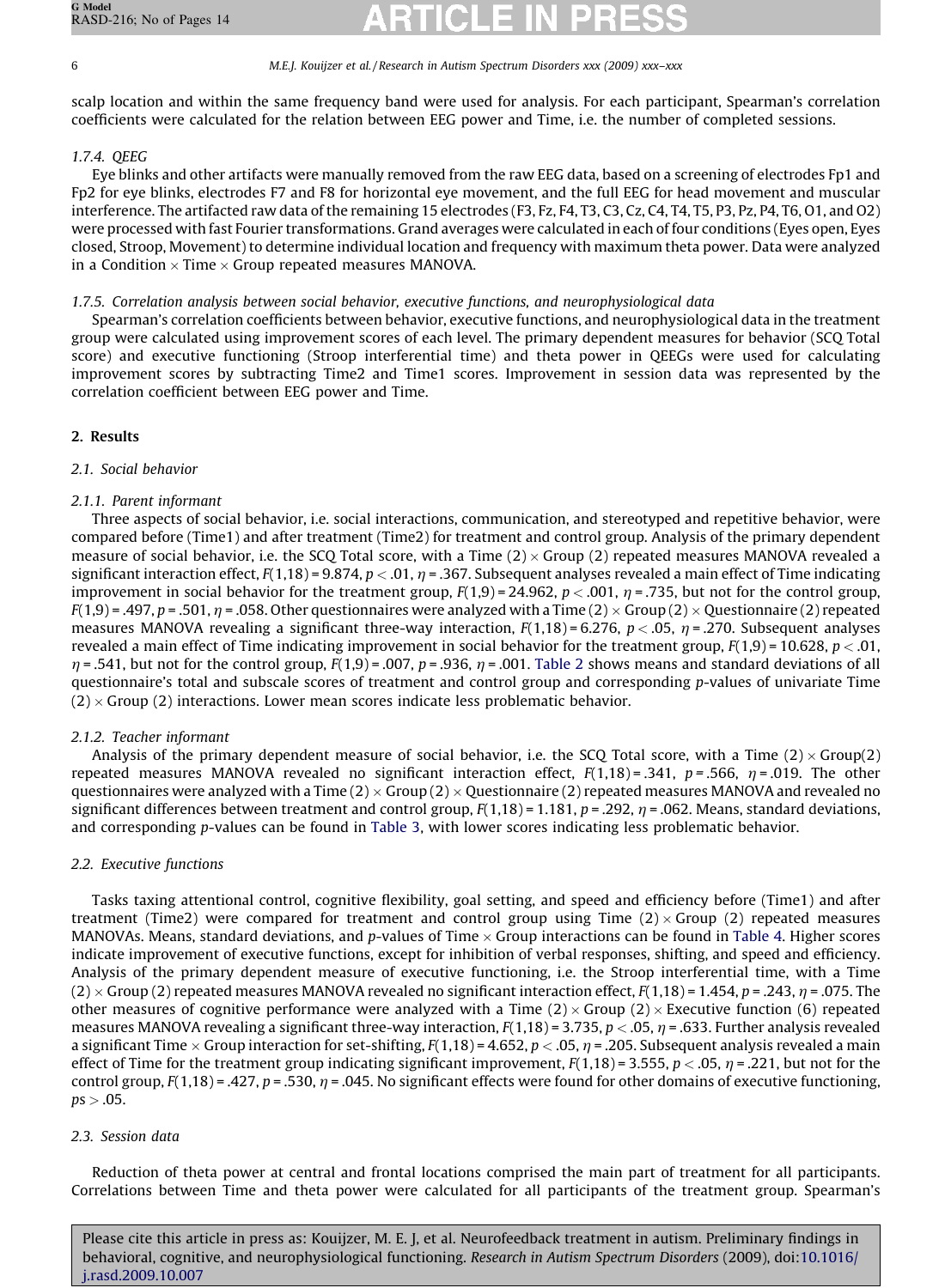#### <span id="page-6-0"></span>Table 2

Means and standard deviations of SCQ, SRS, and CCC-2 questionnaires and corresponding subscales filled out by parents for the treatment and the control group and p-values of Time  $\times$  Group interactions.

|                                                         | Treatment group |                            | Control group  |                            | $\boldsymbol{p}$  |
|---------------------------------------------------------|-----------------|----------------------------|----------------|----------------------------|-------------------|
|                                                         | Time1<br>M(SD)  | Time <sub>2</sub><br>M(SD) | Time1<br>M(SD) | Time <sub>2</sub><br>M(SD) |                   |
| SCQ total score (primary dependent measure)             | 14.20 (6.56)    | 5.80 $(4.16)^a$            | 16.67(3.96)    | 15.56 (5.79)               | .006 <sup>b</sup> |
| SRS total score                                         | 79.60 (35.90)   | 52.50 $(33.07)^a$          | 89.11 (19.47)  | 88.22 (41.13)              | .069              |
| CCC-2 total score                                       | 106.20 (16.01)  | 86.80 (23.47) <sup>a</sup> | 104.22 (15.96) | 106.11 (17.98)             | .021 <sup>b</sup> |
| Social interaction                                      |                 |                            |                |                            |                   |
| Social awareness (SRS)                                  | 11.80(5.02)     | 8.90(4.0)                  | 12.77(2.81)    | 12.11 (5.44)               | .320              |
| Social cognition (SRS)                                  | 14.00 (7.27)    | $8.80(4.89)^a$             | 17.55 (3.60)   | 18.44 (8.11)               | .054              |
| Social motivation (SRS)                                 | 15.00 (7.48)    | 10.20(8.68)                | 14.55 (5.43)   | 14.66 (7.15)               | .134              |
| Social relations (CCC-2)                                | 13.50 (3.34)    | 12.90(3.31)                | 15.33(1.41)    | 14.22 (3.49)               | .657              |
| Interests (CCC-2)                                       | 13.00 (1.94)    | $10.50(3.10)^a$            | 14.56 (1.66)   | 13.89 (2.36)               | .146              |
| Reciprocal social interactions (SCO)                    | 4.10(2.46)      | $1.90(1.44)^a$             | 3.78(2.22)     | 5.33(2.64)                 | .000 <sup>b</sup> |
| Communication                                           |                 |                            |                |                            |                   |
| Communication (SRS)                                     | 25.80 (11.97)   | $17.00(12.02)^a$           | 27.77 (8.34)   | 27.77 (14.37)              | .071              |
| Speech production (CCC-2)                               | 12.60 (3.89)    | $9.20(2.82)^a$             | 10.89 (3.78)   | 10.56 (3.97)               | .074              |
| Syntax (CCC-2)                                          | 12.70 (2.66)    | 10.70 (3.74)               | 12.11(3.37)    | 12.56 (2.74)               | .115              |
| Semantics (CCC-2)                                       | 13.10 (1.66)    | $9.70(3.46)^a$             | 11.33 (2.78)   | 12.33(2.00)                | .010 <sup>b</sup> |
| Coherence (CCC-2)                                       | 13.70 (3.02)    | $11.20(3.55)^a$            | 12.00 (4.24)   | 13.67 (3.39)               | .004 <sup>b</sup> |
| Inappropriate initialization (CCC-2)                    | 12.70 (3.33)    | $10.00(3.46)^a$            | 14.11 (1.36)   | 13.67 (3.04)               | .042 <sup>b</sup> |
| Stereotyped conversation (CCC-2)                        | 13.20 (3.64)    | 11.20(3.76)                | 14.00 (2.44)   | 13.33 (3.57)               | .452              |
| Context use (CCC-2)                                     | 13.70 (3.62)    | 12.00(4.24)                | 15.44 (1.67)   | 15.56 (2.29)               | .270              |
| Non-verbal communication (CCC-2)                        | 14.50 (1.95)    | 11.80 $(3.15)^a$           | 14.33 (2.59)   | 14.67 (1.93)               | .022 <sup>b</sup> |
| Pragmatics (CCC-2)                                      | 54.10 (10.07)   | 45.00 $(13.44)^a$          | 57.89 (6.13)   | 60.56 (16.68)              | .078              |
| Communication (SCO)                                     | 5.90(2.92)      | 2.50(2.12) <sup>a</sup>    | 6.11(1.83)     | 5.22(2.43)                 | .037 <sup>b</sup> |
| Stereotyped and repetitive behavior                     |                 |                            |                |                            |                   |
| Autistic mannerisms (SRS)                               | 13.00 (7.31)    | 7.60 $(6.36)^a$            | 16.44 (5.17)   | 16.33 (10.25)              | .077              |
| Restricted, repetitive, and stereotyped behaviour (SCQ) | 3.50(2.63)      | 1.20(1.31) <sup>a</sup>    | 5.89(1.16)     | 4.56 (2.96)                | .352              |

Note:  $M$  = mean, SD = standard deviation.

 $a$  Effect of Time within treatment or control group is sig. <.05.

 $^{\rm b}$   $p<.05.$ 

correlation coefficients showed significant reduction of theta power in six participants,  $ps < .05$ ,  $rs = -.387$  to  $-.832$ . [Fig. 2](#page-8-0) shows theta power of all participants of the treatment group.

#### 2.4. QEEG

QEEG data were collected before (Time1) and after treatment (Time2). EEG data of both treatment and control group in the conditions Eyes open, Eyes closed, Stroop, and Movement were fast Fourier transformed. Time1 QEEG grand averages revealed maximal theta power in all participants and in all conditions at 5 Hz and at location Cz. Data in the 4–6 Hz band at Cz were therefore averaged for further analysis. [Table 5](#page-8-0) shows means and standard deviations of averaged 4–6 Hz power at Cz of participants that reduced theta power in session data and of the control group in each condition.

Time1 and Time2 theta power in each condition were compared for participants that successfully reduced theta power in session data and for the control group. Repeated measures MANOVA revealed a significant Time (2)  $\times$  Group (2)  $\times$  Condition (4) interaction,  $F(1,14) = 3.763$ ,  $p < .05$ ,  $n = .653$ . Further analysis showed decreases in theta power reflected by significant Time  $\times$  Group interactions for the conditions Eyes closed, F(1,14) = 4.883, p < .05,  $\eta$  = .259, and Movement, F(1,14) = 7.856,  $p < .05$ ,  $\eta$  = .359. Separate analysis of the two groups, however, revealed no main effects of Time for the condition Eyes closed for neither the treatment group,  $F(1,5) = 3.116$ ,  $p = .138$ ,  $\eta = .384$ , nor for the control group,  $F(1,9) = 1.340$ ,  $p = .277$ ,  $\eta = .130$ , suggesting that opposite directionality of effects in both groups contributed to the interaction. In the condition Movement there was an effect of Time for the treatment group,  $F(1,5) = 4.791$ ,  $p < .05$ ,  $\eta = .620$ , but not for the control group,  $F(1,9) = 2.433$ ,  $p = .153$ ,  $\eta = .213$ . The interaction between Time and Group for the condition Eyes open was not significant,  $F(1,14) = 1.828$ ,  $p = .198$ ,  $\eta = .115$ . No pre–post differences in theta power were found in the Stroop condition,  $F(1,14) = .018$ ,  $p = .896, \eta = .001.$ 

#### 2.5. Correlation analysis for social behavior, executive functions, and neurophysiological data

Correlation analyses were conducted to find relations between changes in behavior, executive functions, and neurophysiological data within the treatment group. Spearman's correlation analyses showed a positive correlation between improvement on the primary outcome measure for social behavior (SCQ) rated by parents and improvement on the primary outcome measure for executive functions (Stroop),  $r = .701$ ,  $p < .05$  (see [Fig. 3\)](#page-8-0). No such significant correlation was found for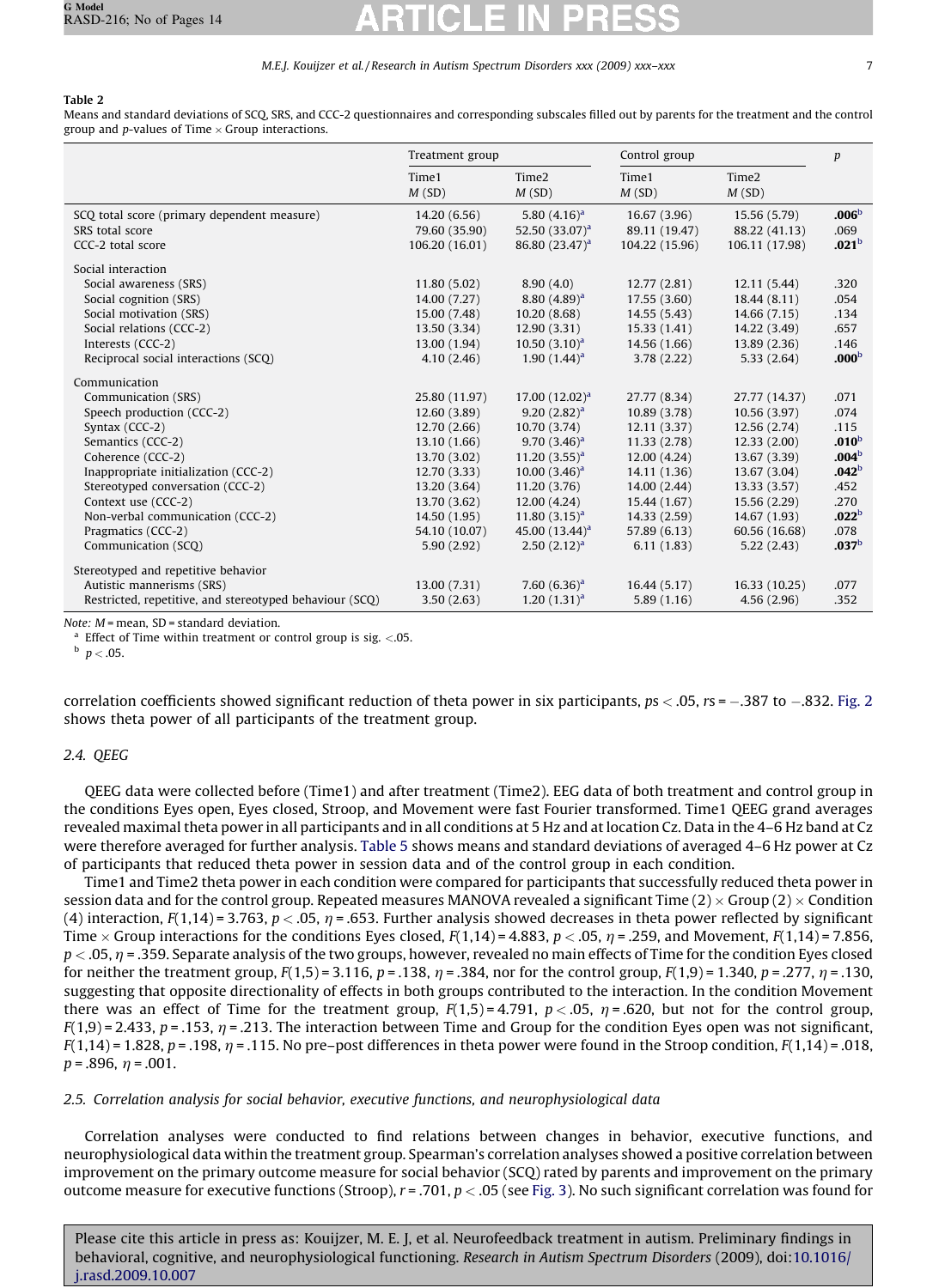#### <span id="page-7-0"></span>Table 3

Means and standard deviations of SCQ, SRS, and CCC-2 questionnaires and corresponding subscales filled out by teachers for the treatment and the control group and p-values of Time  $\times$  Group interactions.

|                                                        | Treatment group |                            | Control group  |                            | p    |
|--------------------------------------------------------|-----------------|----------------------------|----------------|----------------------------|------|
|                                                        | Time1<br>M(SD)  | Time <sub>2</sub><br>M(SD) | Time1<br>M(SD) | Time <sub>2</sub><br>M(SD) |      |
| SCQ total score (primary dependent measure)            | 9.60(5.85)      | 10.30(5.54)                | 11.90(5.22)    | 12.00(5.54)                | .797 |
| SRS total score                                        | 56.40 (20.32)   | 63.60 (28.10)              | 59.60 (23.52)  | 63.40 (22.34)              | .798 |
| CCC-2 total score                                      | 101.70 (12.82)  | 94.50 (16.89)              | 95.50 (17.57)  | 95.40 (17.64)              | .465 |
| Social interaction                                     |                 |                            |                |                            |      |
| Social awareness (SRS)                                 | 6.00(3.19)      | 8.70 (3.62)                | 9.10(3.54)     | 7.90(3.24)                 | .024 |
| Social cognition (SRS)                                 | 10.40(5.64)     | 11.10(4.14)                | 12.90 (7.21)   | 9.30(5.49)                 | .114 |
| Social motivation (SRS)                                | 10.50 (3.74)    | 8.90(3.10)                 | 8.80(4.31)     | 7.40(3.33)                 | .914 |
| Social relations (CCC-2)                               | 13.50 (3.06)    | 13.70 (1.70)               | 14.30 (1.88)   | 13.70 (2.79)               | .462 |
| Interests (CCC-2)                                      | 10.30(3.33)     | 11.90 (2.37)               | 11.70(2.05)    | 11.90(2.18)                | .252 |
| Reciprocal social interactions (SCO)                   | 4.80(3.35)      | 3.20(2.09)                 | 4.20(2.78)     | 4.30(3.16)                 | .167 |
| Communication                                          |                 |                            |                |                            |      |
| Communication (SRS)                                    | 22.20 (8.68)    | 22.30 (6.86)               | 20.30 (7.73)   | 18.60 (7.64)               | .536 |
| Speech production (CCC-2)                              | 12.60(3.23)     | 12.40(3.65)                | 10.60(3.37)    | 9.80(2.93)                 | .782 |
| Syntax (CCC-2)                                         | 12.70 (1.63)    | 12.50 (4.06)               | 12.10 (2.88)   | 11.80 (2.25)               | .927 |
| Semantics (CCC-2)                                      | 12.90 (1.44)    | 12.70 (1.82)               | 11.00(3.43)    | 10.10(2.55)                | .404 |
| Coherence (CCC-2)                                      | 13.40 (2.59)    | 13.20 (2.29)               | 12.00(3.01)    | 10.80(2.85)                | .233 |
| Inappropriate initialization (CCC-2)                   | 11.10(1.72)     | 11.40 (2.54)               | 12.20 (1.81)   | 11.80 (2.52)               | .229 |
| Stereotyped conversation (CCC-2)                       | 13.30 (2.31)    | 12.90 (3.21)               | 12.30 (2.49)   | 11.90 (3.03)               | 1.00 |
| Context use (CCC-2)                                    | 13.80 (1.81)    | 13.40 (3.37)               | 13.30(2.45)    | 12.50(2.59)                | .656 |
| Non-verbal communication (CCC-2)                       | 13.30 (1.70)    | 13.60 (2.45)               | 13.00(3.23)    | 12.70 (2.71)               | .538 |
| Pragmatics (CCC-2)                                     | 59.50 (18.25)   | 51.30 (9.84)               | 53.20 (10.43)  | 48.90 (8.92)               | .473 |
| Communication (SCQ)                                    | 2.70(1.94)      | 4.20(2.29)                 | 5.20(2.85)     | 4.60(1.77)                 | .008 |
| Stereotyped and repetitive behavior                    |                 |                            |                |                            |      |
| Autistic mannerisms (SRS)                              | 7.30(4.37)      | 6.80(3.25)                 | 8.50(4.08)     | 8.50(4.62)                 | .635 |
| Restricted, repetitive, and stereotyped behavior (SCO) | 1.90(2.02)      | 2.00(2.16)                 | 1.80(1.22)     | 1.00(1.05)                 | .245 |

Note:  $M$  = mean, SD = standard deviation.

#### Table 4

Means and standard deviations of treatment and control group on tests for executive functions and p-values of Time  $\times$  Group interactions.

|                                                                         | Treatment group |                            | Control group  |                            | p              |
|-------------------------------------------------------------------------|-----------------|----------------------------|----------------|----------------------------|----------------|
|                                                                         | Time1<br>M(SD)  | Time <sub>2</sub><br>M(SD) | Time1<br>M(SD) | Time <sub>2</sub><br>M(SD) |                |
| Attentional control                                                     |                 |                            |                |                            |                |
| Auditory selective attention                                            | 54.30 (25.72)   | 58.09 (31.08)              | 42.66 (23.01)  | 55.84 (20.98)              | .139           |
| Inhibition of verbal responses <sup>a</sup> (Primary dependent measure) | 97.00 (57.73)   | 43.50 (21.69)              | 71.10 (38.00)  | 43.50 (22.98)              | .243           |
| Inhibition of motor responses                                           | 86.48 (12.87)   | 91.56 (9.78)               | 84.05 (12.43)  | 88.68 (12.25)              | .944           |
| Cognitive flexibility                                                   |                 |                            |                |                            |                |
| Set-shifting <sup>a</sup>                                               | 31.20 (43.12)   | 13.40 (16.74)              | 21.30 (22.652) | 35.20 (26.35)              | $.045^{\rm b}$ |
| Concept generation                                                      | 3.36(1.52)      | 5.55(.69)                  | 3.09(1.32)     | 4.41(.81)                  | .144           |
| Goal setting                                                            | 71.09 (15.54)   | 78.41 (13.70)              | 59.00 (14.51)  | 62.97 (10.73)              | .707           |
| Speed and efficiency <sup>a</sup>                                       | 1.14(0.10)      | 1.06(0.13)                 | 1.05(0.17)     | 1.00(0.16)                 | .828           |

Note:  $M$  = mean, SD = standard deviation.

<sup>a</sup> Lower scores implicate improvement.

 $^{\rm b}$   $p<.05.$ 

the control group,  $r = -0.328$ ,  $p = 0.389$ . Average decreases in QEEG theta power correlated significantly with decreases in theta power in the session data that were shown by 60% of the participants,  $r = .943$ ,  $p < .01$  (see [Fig. 4\)](#page-9-0).

#### 2.6. Follow-up data

Social behavior was evaluated by parents six months after treatment ended (Time3) to investigate maintenance of effects. Comparing Time2 and Time3 data with repeated measures MANOVA revealed no significant Time  $\times$  Group  $\times$  Questionnaire interaction,  $F(1,18)$  = 1.099, p = .380,  $\eta$  = .180, nor an effect of Time,  $F(1,18)$  = .306, p = .820,  $\eta$  = .058, suggesting maintenance of post-treatment levels six months after treatment ended. The comparison between Time1 and Time3 with repeated measures MANOVA revealed a significant Time  $\times$  Group interaction,  $F(1,18)$  = 4.871, p = <.05,  $\eta$  = .223. Separate analysis of treatment and control group revealed significant improvement for the treatment group,  $F(1,9) = 8.988$ ,  $p < .05$ ,  $\eta = .794$ , but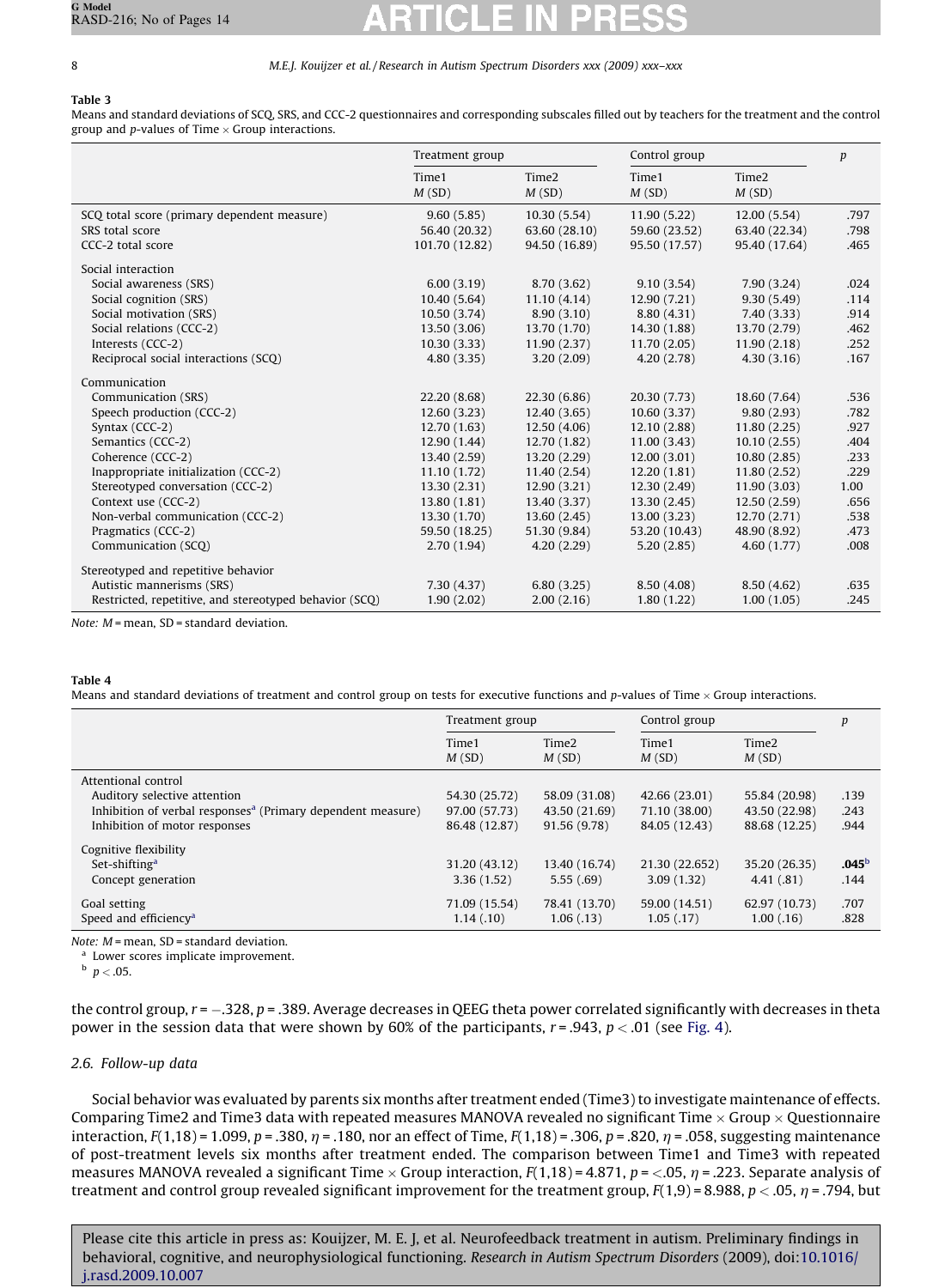<span id="page-8-0"></span>

Fig. 2. Session data: theta power of 10 participants during neurofeedback sessions.

Table 5

Means and standard deviations of the average of 4, 5, and 6 Hz power at Cz for treatment and control group before (Time1) and after treatment (Time2).

|             | Treatment group |                            | Control group  |                            |  |
|-------------|-----------------|----------------------------|----------------|----------------------------|--|
|             | Time1<br>M(SD)  | Time <sub>2</sub><br>M(SD) | Time1<br>M(SD) | Time <sub>2</sub><br>M(SD) |  |
| Eyes closed | 6.071(3.357)    | 4.921 (1.972)              | 5.666 (2.019)  | 6.158 (2.788)              |  |
| Eyes open   | 4.584 (1.835)   | 4.087 (1.155)              | 5.515 (2.462)  | 5.472 (2.594)              |  |
| Stroop      | 5.476 (2.746)   | 5.125 (1.663)              | 6.414 (3.289)  | 6.157(2.573)               |  |
| Movement    | 4.810 (1.533)   | 3.547 (1.517)              | 4.894 (1.805)  | 5.658(2.200)               |  |

Note.  $M$  = mean, SD = standard deviation.



Fig. 3. Correlation between improvement in social behavior and improvement in executive functioning. Note. Improvement in Stroop interferential time is represented by the interferential time on the Stroop task at Time2 minus the interferential time on the Stroop task at Time1. Improvement in SCQ Total score is represented by the total score of the SCQ at Time2 minus the total score of the SCQ at Time1.

not for the control group,  $F(1,9) = 0.306$ ,  $p = 0.820$ ,  $\eta = 0.058$ . Within the treatment group, improvement was found on all questionnaires, e.g. the SCQ,  $F(1,9) = 22.043$ ,  $p < .05$ ,  $\eta = .710$ , the SRS,  $F(1,9) = 6.355$ ,  $p < .05$ ,  $\eta = .414$ , and the CCC,  $F(1,9) = 7.892$ ,  $p < .05$ ,  $\eta = .467$ .

Follow-up data (Time3) on executive functions was compared with Time2 data by Time  $\times$  Group  $\times$  Executive function repeated measures MANOVA and revealed no significant interaction,  $F(1,18) = .186$ ,  $p = .671$ ,  $\eta = .010$ , suggesting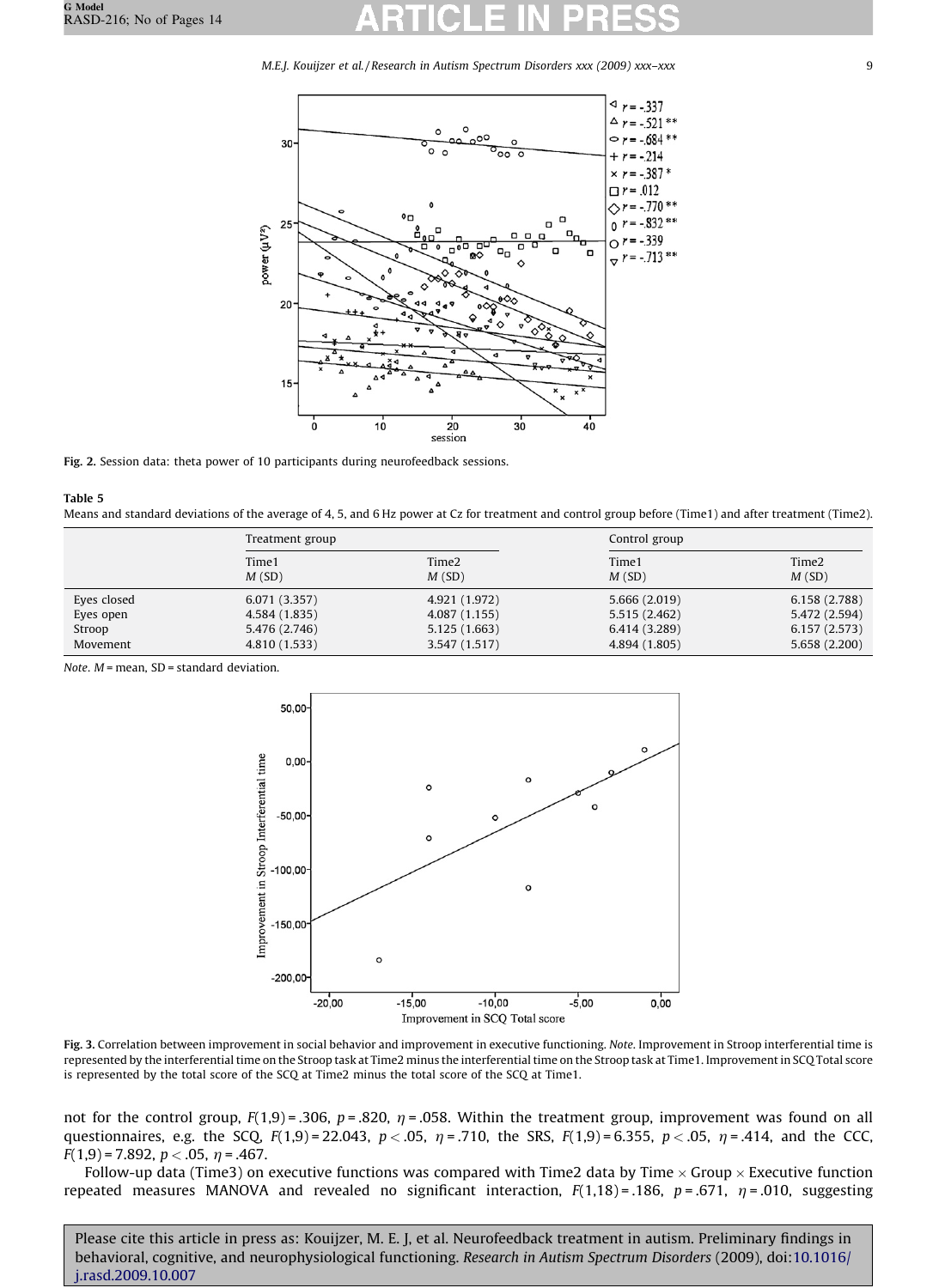<span id="page-9-0"></span>10 M.E.J. Kouijzer et al. / Research in Autism Spectrum Disorders xxx (2009) xxx–xxx



Fig. 4. Correlation between theta reduction in QEEG and theta reduction in session data for participants that were successful in using neurofeedback to decrease theta power. Note. Mean session data theta decrease is represented by the correlation coefficient between theta power measured during training and time, i.e. over the course of the training. Mean QEEG theta decrease is represented by the mean theta power at Time2 minus the mean theta power at Time1.

maintenance of post-treatment levels six months after treatment ended. The comparison between Time1 and Time3 with Time  $\times$  Group  $\times$  Executive function repeated measures MANOVA revealed a marginal interaction effect, F(1,18)=2.513, p = .077,  $\eta$  = .594. Further analysis revealed a significant Time  $\times$  Group interaction for set-shifting, F(1,18) = 5.499, p < .05,  $\eta$  = .234. Subsequent analysis revealed a main effect of Time for the treatment group indicating significant improvement six months after treatment ended compared to baseline,  $F(1,18) = 17.249$ ,  $p < .05$ ,  $\eta = .976$ , but not for the control group,  $F(1,18) = 2.302$ ,  $p = .265$ ,  $n = .843$ .

### 3. Discussion

The present study was successful in generating effects of neurofeedback training at behavioral, cognitive, and neurophysiological outcome measures in a group of children with ASD as compared to a control group who received no training.

### 3.1. Behavioral outcome measures

Parents of children in the treatment group reported improvement on questionnaire subscales measuring reciprocal social interactions and verbal and non-verbal communication skills, compared to parents of children in the control group who indicated little or no improvement. This result is in line with studies of [Jarusiewicz \(2002\),](#page-12-0) [Coben and Padolsky \(2007\)](#page-12-0), and [Pineda et al. \(2008\)](#page-12-0), who found improvement in social behavioral and communication skills after neurofeedback training as well. [Jarusiewicz \(2002\),](#page-12-0) for example, found improvement in social interactions and communication measured with Autism Treatment Evaluation Checklist (ATEC) subscales such as 'sociability' and 'speech, language, and communication' in the treatment group, but not in the control group. In our previous study ([Kouijzer, de Moor, Gerrits, Congedo, et al., 2009](#page-12-0)), significant improvements in social interactions, communication, and stereotyped and repetitive behavior were reported by parents of the neurofeedback treatment group. These results were maintained for at least one year ([Kouijzer, de Moor,](#page-12-0) [Gerrits, Buitelaar, et al., 2009\)](#page-12-0). In the present study, follow-up measures after six months indicated maintenance of the results in behavior as well.

The positive effects of neurofeedback on reciprocal social interactions and communication skills reported by parents were not observed by teachers. There might be several reasons why this was the case. First, agreements on the rating of behavioral traits between different informants, i.e. parents and teachers, are often only moderate [\(Achenbach, McConaughy, & Howell,](#page-12-0) 1987; Ronald, Happé, & Plomin, 2008) and might explain different outcomes on parent and teacher questionnaires in the present study. Second, from behavioral analyses we know that context characteristics may influence behavior ([Achenbach](#page-12-0) [et al., 1987](#page-12-0)). That is, because the child's home and classroom provide largely different contexts, this might have affected the behavior of the children and subsequent estimations of parents and teachers. Finally, autistic children may not automatically transfer newly acquired skills from one situation, for example at home, to other situations, for example the school. This generativity problem, which is often seen in autism ([Hill, 2004](#page-12-0)), may have enhanced the variation of ASD subjects' behavior across contexts.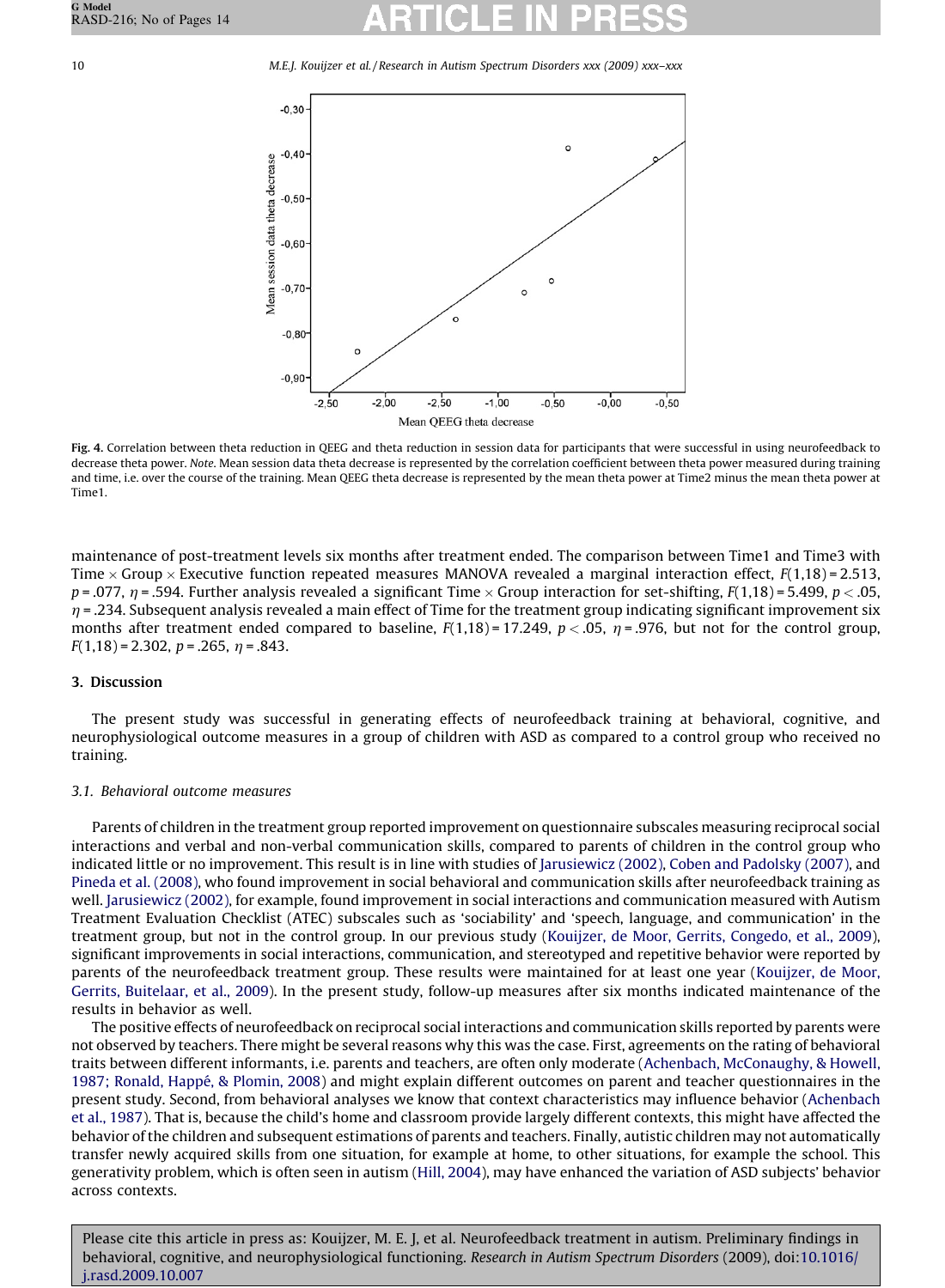### 3.2. Cognitive outcome measures

At the cognitive level, executive function tasks before and after neurofeedback treatment revealed improvement on setshifting for the treatment group as compared to the control group who improved less. Additionally, there was a positive correlation between cognitive and behavioral task improvement; the more participants improved on the primary outcome measure for executive functioning, i.e. the Stroop task, the more improvement in behavior parents reported on the primary outcome measure for behavior, i.e. the SCQ questionnaire. Follow-up measures revealed that improvement in set-shifting was maintained for at least six months after neurofeedback treatment ended. Similar results were found in our previous study [\(Kouijzer, de Moor, Gerrits, Congedo, et al., 2009](#page-12-0)) where improvements on several executive function tasks including set-shifting were found after neurofeedback treatment. These results were maintained for at least one year.

#### 3.3. Neurophysiological outcome measures

In addition to improvement at behavioral and cognitive levels, neurophysiological changes were found both during and after neurofeedback treatment, i.e. in EEG activity. Sixty percent of the participants in the present study succeeded to linearly decrease excessive theta activity over fronto-central scalp locations during neurofeedback training. Similar percentages were reported in previous studies (65%; [Kouijzer, de Moor, Gerrits, Congedo, et al., 2009](#page-12-0), 60–70%; [Monastra et al., 2005](#page-12-0)). Furthermore, neurofeedback treatment was found to have an effect on theta power in participants' QEEG that was recorded during post-treatment measures, in particular in the conditions Eyes closed and Movement, whereas no such effects were found in the control group. No differences between groups were found for the Stroop task and the Eyes open condition. Interestingly, decreases of theta power in session data and in QEEG were highly correlated, suggesting that the treatment induced reduction in theta power was sustained after neurofeedback treatment ended. It is however unclear at this point why reductions in theta activation were found selectively during Eyes closed and Movement conditions and not during Eyes open and the Stroop task.

Results of the present study indicate that autistic subjects were able to reduce slow wave brain activity and that neurofeedback caused changes in QEEG and improvement in set-shifting, reciprocal social interactions, and communication skills. It is interesting to speculate about the possible neurophysiological mechanisms underlying these outcomes. Neurofeedback treatment aimed at decreasing theta power, which is known to be generated in the medial prefrontal brain regions including the anterior cingulate cortex (ACC; [Tsujimoto, Shimazu, & Isomura, 2006\)](#page-13-0). The medial prefrontal cortex (MPFC) has been associated with executive functions and social cognitive ability and is likely involved in executive dysfunctioning and behavioral disturbances in autism ([Bush, Luu, & Posner, 2000; Di Martino et al., 2009; Henderson et al.,](#page-12-0) [2006; Mundy, 2003; Ohnishi et al., 2000](#page-12-0)). [Ohnishi et al. \(2000\)](#page-12-0), for example, found that abnormal ACC activity was related to behavioral symptoms measured with the Childhood Autism Rating Scale (CARS).

Medial frontal theta power is inversely related to activation of medial prefrontal areas. The reduction of excessive theta power by neurofeedback in the present study thus might have enhanced activation of the MPFC and may thus have contributed to positive changes in set-shifting, reciprocal social interactions, and communication skills. Activation of the ACC by neurofeedback treatment was already demonstrated by [Levesque, Beauregard, and Mensour \(2006\)](#page-12-0) who showed significant activation of the right ACC during a Stroop task in participants with ADHD after 40 neurofeedback sessions inhibiting theta power (4–7 Hz) and enhancing SMR (12–15 Hz) and beta power (15–18 Hz).

Parts of the ACC belong to the default mode network (DMN), which is found activated mainly during rest and tasks requiring self-reflection [\(Northoff et al., 2006; Raichle et al., 2001](#page-12-0)). The rostral ACC and posterior cingulate cortices are mainly found to activate during rest and self-reflective, social tasks, whereas the dorsal ACC typically deactivates in these conditions ([Di Martino et al., 2009; Kennedy & Courchesne, 2008; Raichle et al., 2001; Scheeringa et al., 2008](#page-12-0)). In reverse, the dorsal ACC becomes activated during cognitive demanding tasks, whereas the rostral ACC and posterior cingulate cortices will deactivate [\(Bush et al., 2000; Raichle et al., 2001\)](#page-12-0). In autistic subjects, both dorsal and rostral ACC and posterior cingulate cortices were found to be functionally and structurally abnormal [\(Cherkassky, Kana, Keller, & Just, 2006; Di Martino et al.,](#page-12-0) [2009; Kennedy & Courchesne, 2008](#page-12-0)). A recent meta study of [Di Martino et al. \(2009\)](#page-12-0), for example, reported hypoactivation of the dorsal and perigenual ACC during cognitive and social tasks respectively.

It is presently unclear which midline cortical structures were influenced by the current neurofeedback treatment. In both our previous and present studies, effects in theta power were most clearly visible at the central scalp location Cz. [Luu and](#page-12-0) [Tucker \(2001\)](#page-12-0) suggest that different parts of the ACC may contribute to theta activity at Cz. One explanation might be that neurofeedback treatment targeted dorsal ACC activity. This would mean that the neurofeedback treatment directly enhanced activation of areas in the ACC supporting executive functions, which may have contributed to the improvement in set-shifting that was found. Set-shifting refers to the ability to reflect on more than one set of rules and to shift rapidly between different actions or thoughts in reaction to changes in the context ([Hill, 2004\)](#page-12-0). Dealing with changes in schedules and procedures in daily life requires set-shifting and is crucial in showing socially adjusted behavior ([Anderson, 2002\)](#page-12-0). Setshifting might be a basic skill for a variety of daily pursuits, such as reciprocal social interactions and communication skills. The improvements in set-shifting skills that were found in the present study might arise from enhancing activation in the dorsal ACC and may have contributed indirectly to the improvements in reciprocal social interactions and communication skills that were observed by parents. Another possibility is that neurofeedback treatment affected theta power in the rostral ACC and the posterior cingulate cortex. Enhancing activation in the rostral ACC and the posterior cingulate cortex would be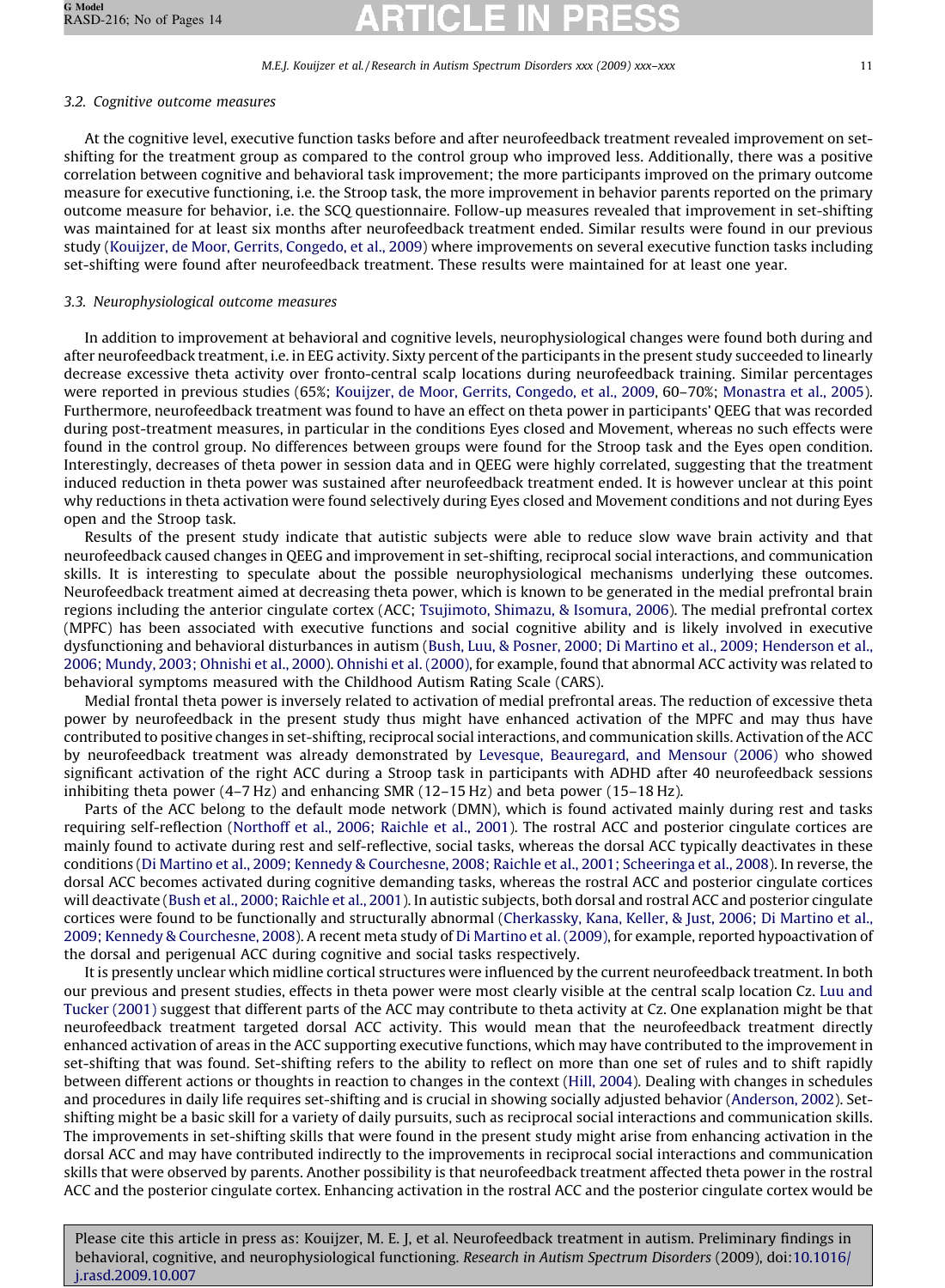expected to support social interactions and self-reflection, which could underlie the reported improvements in subjects' reciprocal social interactions and communication skills indicated by parents. Furthermore, enhancing subjects' ability to modulate activity in rostral ACC and posterior parts of the DMN might positively affect operation of these areas. This is, during cognitive tasks, enhanced activation of the dorsal ACC is typically supported by lowering activation in the DMN. The clear correlation between improvement in behavior measured with the SCQ and improvement on the cognitive Stroop task supports the hypothesized relation between social and executive functions of the ACC.

Interestingly, compared to other studies that found theta power maximal at electrode site Fz ([Ishii et al., 1999; Meltzer,](#page-12-0) [Negishi, Mayes, & Constable, 2007; Onton, Delorme, & Makeig, 2005](#page-12-0)), the current study found maximal effects of theta power at Cz. The most likely explanation is that our study included children who typically show enhanced theta power more posterior than adults [\(Yordanova & Kolev, 1997](#page-13-0)). Future research should clarify the involvement of the rostral and dorsal ACC and posterior cingulate cortices in neurofeedback treatment to further elaborate the neurophysiological basics underlying the efficacy of neurofeedback treatment.

# 3.4. Limitations

Randomized, controlled research should disentangle specific and unspecific effects of neurofeedback treatment ([Heinrich](#page-12-0) [et al., 2007\)](#page-12-0). Although participants in the present study were randomly appointed to treatment and control conditions, we cannot exclude effects of parents' expectations on the questionnaire data. Nevertheless, a positive correlation between behavioral improvements as indicated by parents and improvements on a non-biased executive functioning task suggests that parents' evaluations were in line with the more objective measures of cognitive performance. Besides expectations of parents, teachers filling out behavioral questionnaires before and after treatment were also expected to have expectations of the behavior of their pupils who had neurofeedback treatment, especially because treatment was carried out at school and during their classes. However, no effect of expectation was found in the teacher questionnaires.

In addition to expectation biases, results at behavioral, cognitive, and neurophysiological levels could be biased by differences in attention that were given to both groups. Providing high amounts of time and attention to a group of participants might have positively affected these participants, rather than the treatment was truly effective. Providing an attention placebo to the control group would control for possible attention differences between groups and thereby helps to disentangle specific and unspecific effects of neurofeedback treatment.

# 3.5. Recommendations

Intervention programs should control for unspecific effects that might affect the outcomes of the study by carefully designing adequate research designs. As was mentioned earlier, parents' expectations of the treatment and the provision of time and attention to the treatment group could have influenced the data. Future research should disentangle these biases.

As indicated by [Heinrich et al. \(2007\),](#page-12-0) investigating the optimal neurofeedback protocol for each participant is necessary in further developing neurofeedback as an intervention for children with ASD. First, attention has to be paid to the frequency of training. In both our previous and present studies, neurofeedback sessions were successfully conducted twice a week until 40 sessions were completed. Whether this is the optimal composition of a neurofeedback treatment for children with ASD, however, is unknown. Second, procedures for determining scalp locations for electrode placement and frequency bands to be used for training have to be investigated. Autism has been referred to as a spectrum disorder ranging from a relatively mild to severe disorder and encompasses a broad range of symptoms. Therefore, it has been recommended to adapt interventions for autistic children to the individual needs of each participant ([Howlin, 1998](#page-12-0)). In contrast to our previous study [\(Kouijzer, de Moor, Gerrits, Congedo, et al., 2009](#page-12-0)) where one single treatment protocol was applied to all participants, i.e. inhibition of 4–7 Hz and stimulation of 12–15 Hz at C4, frequency bands and scalp locations in the present study were based on outcomes of QEEG comparisons with a normative database and therefore optimally adapted to each participant. In all cases, treatment protocols comprised the inhibition of a frequency range within the theta band between 3 and 8 Hz. Scalp locations varied between Cz, Fz, and F4. Both neurofeedback treatments using fixed [\(Kouijzer, de Moor, Gerrits, Congedo, et al., 2009](#page-12-0)) and individualized treatment protocols thus appeared to be successful. The added value of individualized neurofeedback over fixed treatment protocols should be studied more directly in a single study.

# 3.6. Conclusion

Children with ASD that participated in the present neurofeedback study were able to reduce excessive theta power by neurofeedback, as was demonstrated by 60% of the participants. QEEG measures indicated significant decreases of theta power over medial frontal brain regions, suggesting a structural enhancement of activation of the ACC. Furthermore, reciprocal social interactions, communication skills, and set-shifting skills improved after neurofeedback treatment. Although there were biases in the study design concerning parents' expectations and time and attention provided to both groups, these results suggest that neurofeedback treatment has the potential to become an important and prominent intervention for children with ASD.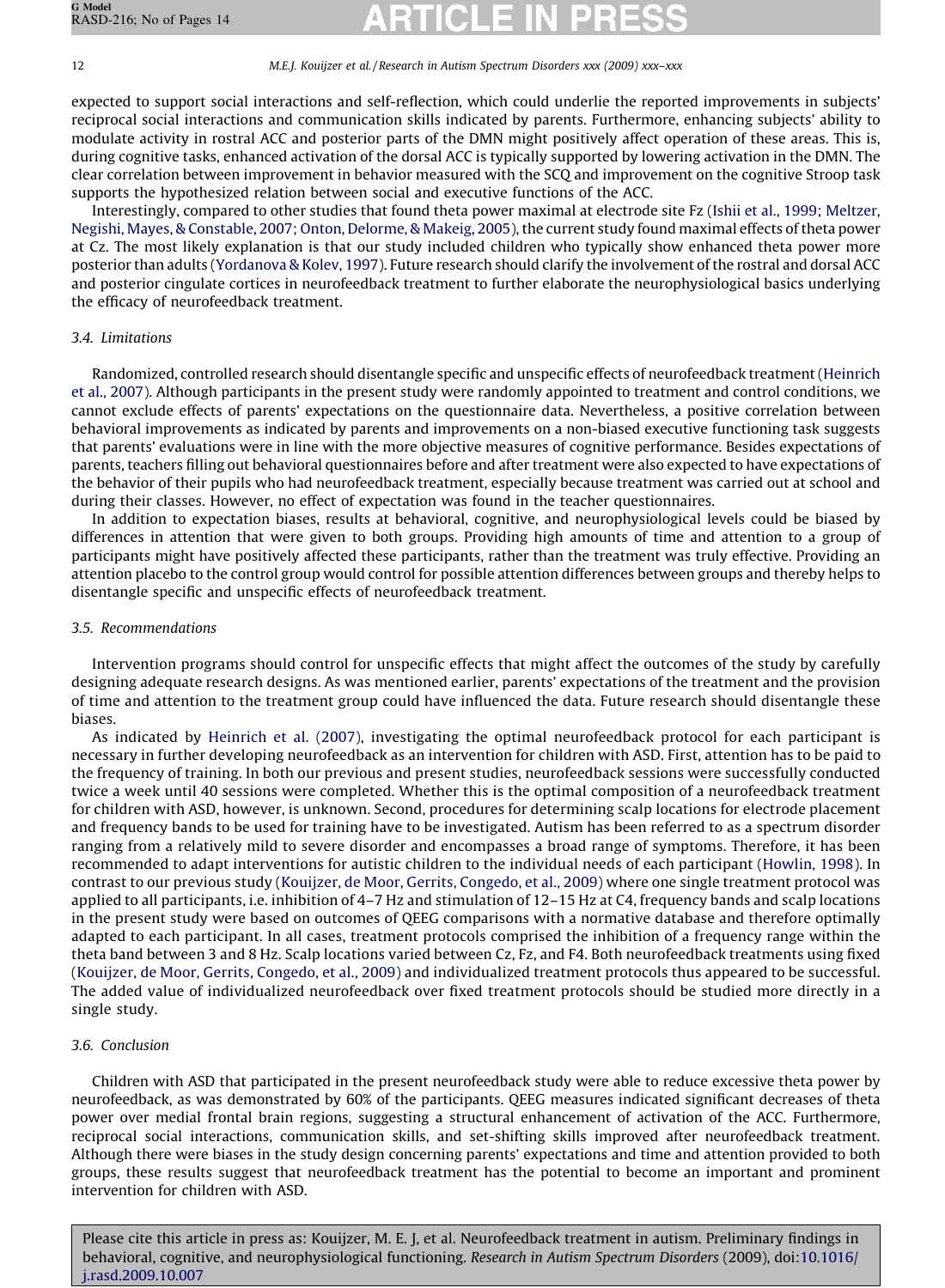### <span id="page-12-0"></span>Acknowledgements

We thank the boards of directors and all staff members of PI-school Entréa and Maashorst for offering the possibility to accomplish this research project. In particular we thank drs. Helen Coumans for her help as a neurofeedback therapist in this study. We also thank all the children that participated in the study and their parents. Finally, we thank MindMedia for their share in the availability of neurofeedback equipment.

#### References

Achenbach, T. M., McConaughy, S. H., & Howell, C. T. (1987). Child/adolescent behavioral and emotional problems: Implications of cross-informant correlations for situational specificity. Psychological Bulletin, 101, 213–232.

American Psychiatric Association. (1994). Diagnostic and statistical manual of mental disorders (4th ed.). Washington, DC: The American Psychiatric Association. Anderson, P. (2002). Assessment and development of executive function (EF) during childhood. Child Neuropsychology, 8, 71–82.

Bishop, D. V. M. (2003). The children's communication checklist (Vol. 2). London: Psychological Corporation.

Bush, G., Luu, P., & Posner, M. I. (2000). Cognitive and emotional influences in anterior cingulate cortex. Trends in Cognitive Science, 4, 215–222.

Cherkassky, V. L., Kana, R. K., Keller, T. A., & Just, M. A. (2006). Functional connectivity in a baseline resting-state network in autism. Neuroreport, 17, 1687–1690. Coben, R., & Padolsky, I. (2007). Assessment-guided neurofeedback for autistic spectrum disorders. Journal of Neurotherapy, 11, 5–23.

Constantino, J. N. (2002). The social responsiveness scale. Los Angeles: Western Psychological Services.

Di Martino, A., Ross, K., Uddin, L. Q., Sklar, A. B., Castellanos, F. X., & Milham, M. P. (2009). Functional brain correlates of social and nonsocial processes in autism spectrum disorders: An activation likelihood estimation meta-analysis. Biological Psychiatry, 65, 63-74.

van Engeland, H., & Buitelaar, J. K. (2008). Autism spectrum disorders. In M. Rutter, D. Bishop, D. Pine, S. Scott, J. Stevenson, E. Taylor, & A. Thapar (Eds.), Rutter's child and adolescent psychiatry (pp. 759–781). MA: Blackwell Publishing.

Geurts, H. M. (2007). Children's communication checklist. Amsterdam: Harcourt Assessment.

Hanslmayr, S., Pastotter, B., Bauml, K. H., Gruber, S., Wimber, M., & Klimesch, W. (2008). The electrophysiological dynamics of interference during the Stroop task. Journal of Cognitive Neuroscience, 20, 215–225.

Heinrich, H., Gevensleben, H., & Strehl, U. (2007). Annotation: Neurofeedback—Train your brain to train behavior. Journal of Child Psychology and Psychiatry, 48, 3– 16.

Henderson, H., Schwartz, C., Mundy, P., Burnette, C., Sutton, S., Zahka, N., et al. (2006). Response monitoring, the error-related negativity, and differences in social behavior in autism. Brain and Cognition, 61, 96–109.

Hill, E. L. (2004). Evaluating the theory of executive dysfunction in autism. Developmental Review, 24, 189–233.

Howlin, P. (1998). Practitioner review: Psychological and educational treatments for autism. Journal of Child Psychology and Psychiatry, 39, 307–322.

Ishii, R., Shinosaki, K., Ukai, S., Inouye, T., Ishihara, T., Yoshimine, T., et al. (1999). Medial prefrontal cortex generates frontal midline theta rhythm. Neuroreport, 10, 675–679.

Jarusiewicz, B. (2002). Efficacy of neurofeedback for children in the autistic spectrum: A pilot study. Journal of Neurotherapy, 6, 39–49.

Jasper, H. H. (1958). The 10–20 electrode system of the International Federation. Electroencephalography and Clinical Neurophysiology, 10, 371–375.

John, E. R., Prichep, L. S., Fridman, J., & Easton, P. (1988). Neurometrics: Computer-assisted differential diagnosis of brain dysfunctions. Science, 239(4836), 162-169.

Kennedy, D. P., & Courchesne, E. (2008). The intrinsic functional organization of the brain is altered in autism. NeuroImage, 39, 1877–1885.

Kouijzer, M. E. J., de Moor, J. M. H., Gerrits, B. J. L., Buitelaar, J. K., & van Schie, H. T. (2009). Long-term effects of neurofeedback treatment in autism. Research in Autism Spectrum Disorders, 3, 496–501.

Kouijzer, M. E. J., de Moor, J. M. H., Gerrits, B. J. L., Congedo, M., & van Schie, H. T. (2009). Neurofeedback improves executive functioning in children with autism spectrum disorders. Research in Autism Spectrum Disorders, 3, 145–162.

Kovács, F. (2005a). Milwaukee card sorting test: Handleiding (3rd ed.). Voorhout: Pyramid Productions.

Kovács, F. (2005b). Test of sustained selective attention: Handleiding (3rd ed.). Voorhout: Pyramid Productions.

Kovács, F. (2005c). Tower of London test: Handleiding (3rd ed.). Voorhout: Pyramid Productions.

LaVaque, T. J., Hammond, D. C., Trudeau, D., Monastra, V. J., Perry, J., & Lehrer, P. (2002). Template for developing guidelines for the evaluation of the clinical efficacy of psychophysiological interventions. Applied Psychophysiology and Biofeedback, 27, 273–281.

Levesque, J., Beauregard, B., & Mensour, B. (2006). Effect of neurofeedback training on the neural substrates of selective attention in children with attentiondeficit/hyperactivity disorder: A functional magnetic resonance imaging study. Neuroscience Letters, 394, 216–221.

Luu, P., & Tucker, D. M. (2001). Regulating action: Alternating activation of midline frontal and motor cortical networks. Clinical Neurophysiology, 112, 1295–1306. Meltzer, J. A., Negishi, M., Mayes, L. C., & Constable, R. T. (2007). Individual differences in EEG theta and alpha dynamics during working memory correlate with fMRI responses across subjects. Clinical Neurophysiology, 118, 2419–2436.

Monastra, V. J., Lynn, S., Linden, M., Lubar, J. F., Gruzelier, J., & LaVaque, T. J. (2005). Electroencephalographic biofeedback in the treatment of attention-deficit/ hyperactivity disorder. Applied Psychophysiology and Biofeedback, 30, 95–114.

Mundy, P. (2003). Annotation: The neural basis of social impairments in autism: The role of the dorsal medial-frontal cortex and anterior cingulate system. Journal of Child Psychology and Psychiatry, 44, 793–809.

Northoff, G., Heinzel, A., de Greck, M., Bermpohl, F., Dobrowolny, H., & Panksepp, J. (2006). Self-referential processing in our brain—A meta-analysis of imaging studies on the self. NeuroImage, 31, 440–457.

Ohnishi, T., Matsuda, H., Hashimoto, T., Kunihiro, T., Nishikawa, M., Uema, T., et al. (2000). Abnormal regional cerebral blood flow in childhood autism. Brain, 123, 1838–1844.

Onton, J., Delorme, A., & Makeig, S. (2005). Frontal midline EEG dynamics during working memory. NeuroImage, 27, 341–356.

Pineda, J. A., Brang, D., Hecht, E., Edwards, L., Carey, S., Bacon, M., et al. (2008). Positive behavioral and electrophysiological changes following neurofeedback training in children with autism. Research in Autism Spectrum Disorders, 2, 557–581.

Raichle, M. E., MacLeod, A. M., Snyder, A. Z., Powers, W. J., Gusnard, D. A., & Shulman, G. L. (2001). A default mode of brain function. Proceedings of the National Academy of Sciences, 98, 676–682.

Reitan, R. (1956). Trail making test: Manual for administration, scoring and interpretation. Bloomington: Indiana University.

Roeyers, H., Thys, M., & Schittekatte, M. (2009). Social responsiveness scale: Child version. Amsterdam: Hogrefe Uitgevers.

Ronald, A., Happé, F., & Plomin, R. (2008). A twin study investigating the genetic and environmental aetiologies of parent, teacher, and child ratings of autistic-like traits and their overlap. European child and adolescent psychiatry, 17(8), 473–483.

Rutter, M., Bailey, A., & Lord, C. (2004). Social communication questionnaire. Translated by Warreyn, P., Raymaekers, R., & Roeyers, H. (2003). Vragenlijst Sociale Communicatie. Destelbergen: SIG vzw.

Scheeringa, R., Bastiaansen, M. C. M., Petersson, K. M., Oostenveld, R., Norris, D. G., & Hagoort, P. (2008). Frontal theta EEG activity correlates negatively with the default mode network in resting state. International Journal of Psychophysiology, 67, 242–251.

Schmitz, C., Martineau, J., Barthélémy, C., & Assaiante, C. (2003). Motor control and children with autism: Deficit of anticipatory function? Neuroscience Letters, 348, 17–20.

Spengler, S., von Cramon, D. Y., & Brass, M. (2009). Was it me or was it you? How the sense of agency originates from ideomotor learning revealed by fMRI. NeuroImage, 46, 290–298.